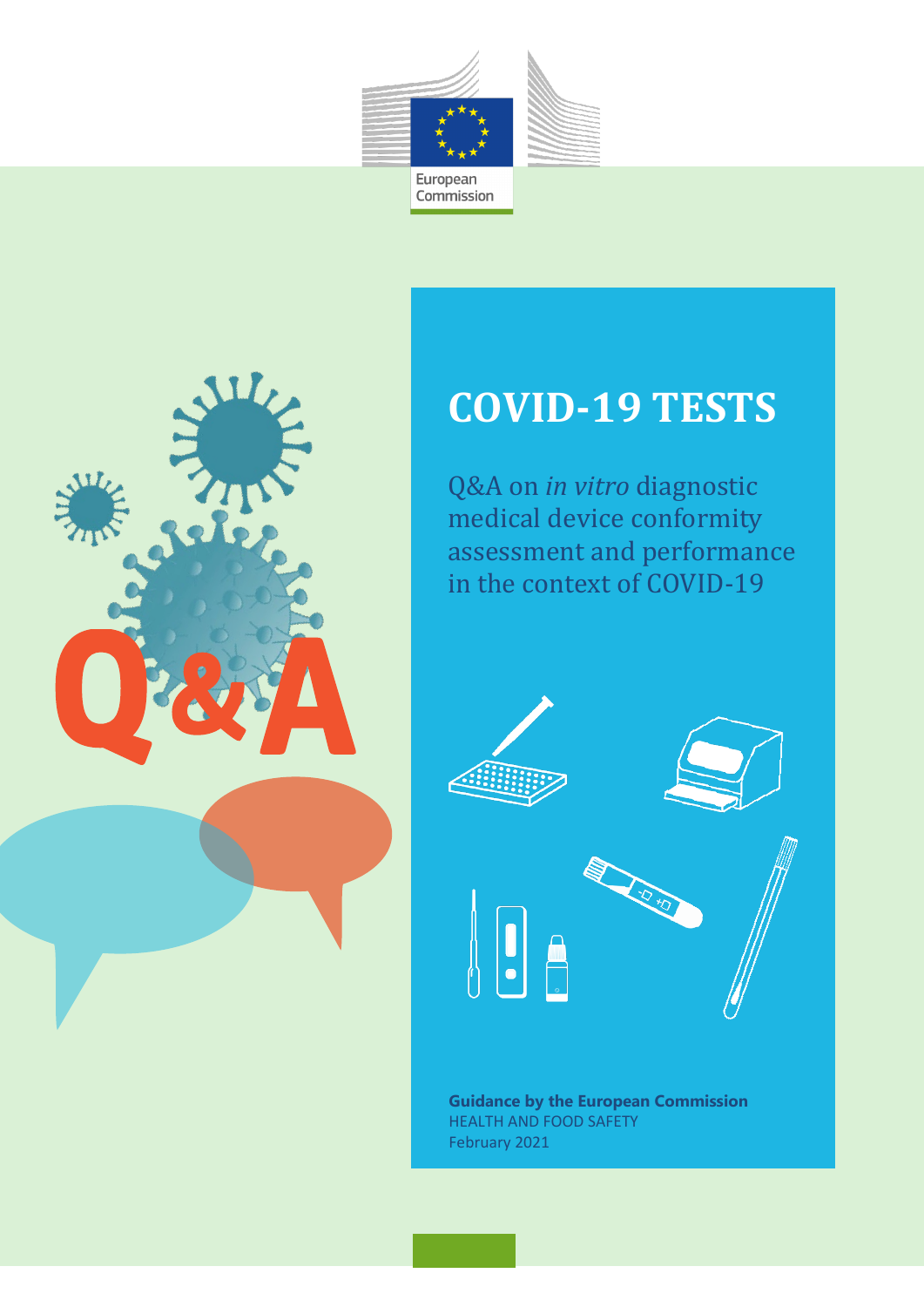



| Contents |
|----------|
|----------|

| 1.             | What is the difference between a medical device and an in vitro diagnostic medical device?. 3 |
|----------------|-----------------------------------------------------------------------------------------------|
| 2.             |                                                                                               |
| 3.             |                                                                                               |
| 4.             | What are research-use-only (RUO) tests in the context of COVID-19? 4                          |
| 5.             |                                                                                               |
|                |                                                                                               |
| 6.             | What is the legal framework for COVID-19 in vitro diagnostic tests with a medical purpose in  |
| 7 <sub>1</sub> | What are the procedures for placing COVID-19 in vitro diagnostic medical devices on the EU    |
| 8.             | Do national competent authorities, the European Commission or any EU agency approve or        |
| 9.             | Is there an emergency market access procedure in the EU under the current legislation? 8      |
| 10.            |                                                                                               |
| 11.            | What legislation is applicable to combinations of swabs and lancets and COVID-19 tests? . 9   |
| 12.            | Where can I obtain further guidance on complying with Directive 98/79/EC on in vitro          |
| 13.            | Directive 98/79/EC is being replaced by Regulation (EU) 2017/746. What changes will it        |
|                |                                                                                               |
| 14.            | What is a national competent authority and what is their role for COVID-19 tests? 10          |
| 15.            |                                                                                               |
| 16.            |                                                                                               |
| 17.            | How can a non-EU manufacturer place a test on the EU market, and who is the authorised        |
| 18.            |                                                                                               |
| 19.            | What is the European Commission doing in the field of COVID-19 tests and their                |
| 20.            | Do competent authorities have an overview of the devices that are placed on the market        |
| 21.            | How do I know who is the manufacturer, authorised representative and, if applicable, the      |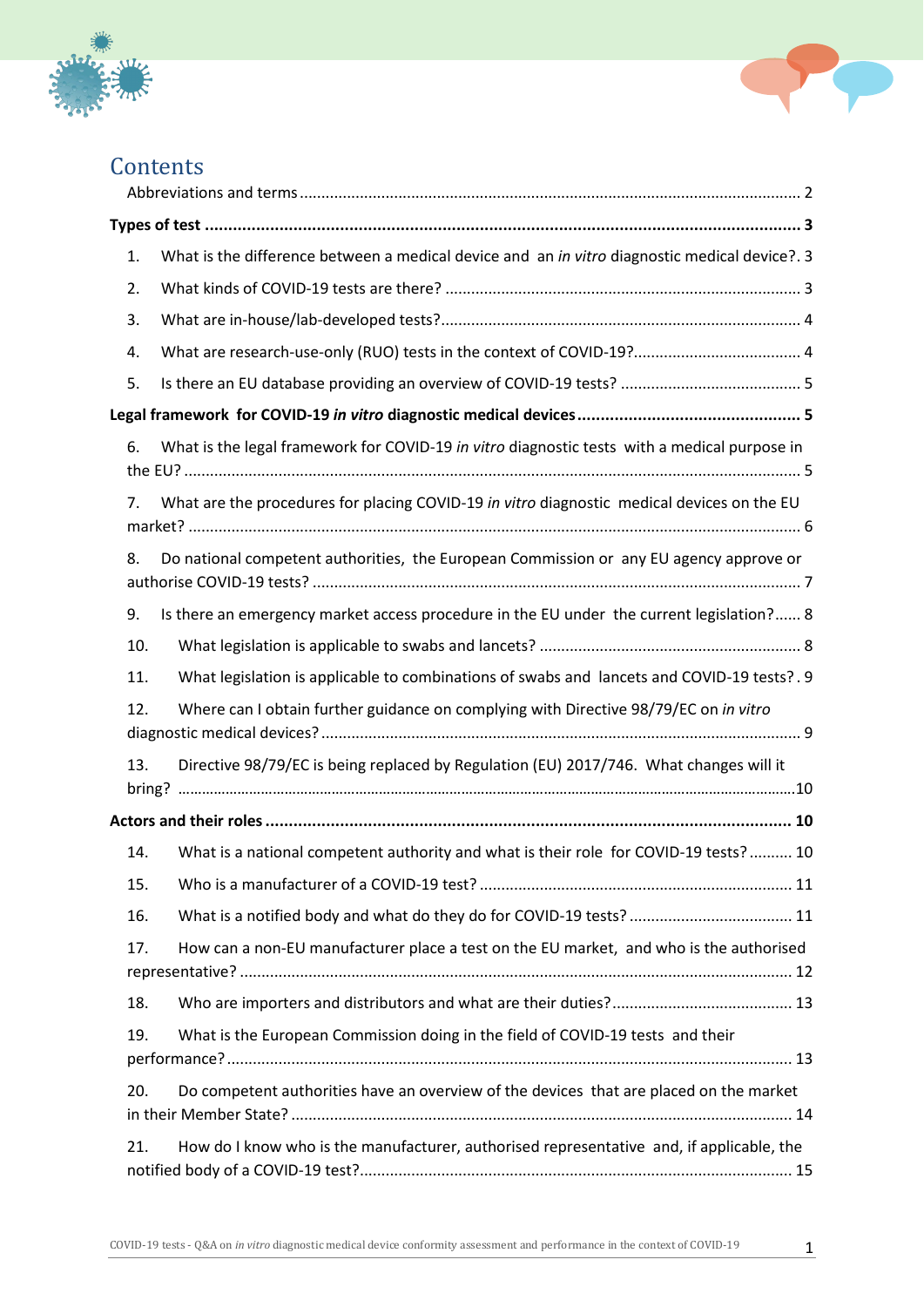

| 22. | Who is responsible for ensuring that COVID-19 tests comply with legal requirements? 15   |
|-----|------------------------------------------------------------------------------------------|
| 23. | Has the sale of any COVID-19 testing kits been revoked in the EU? 15                     |
|     |                                                                                          |
|     |                                                                                          |
| 24. | Does the EU legislation lay down any minimum levels of sensitivity and specificity of    |
|     |                                                                                          |
| 25. | Is there any specific guidance applicable to performance of CE-marked COVID-19 tests? 16 |

#### <span id="page-2-0"></span>Abbreviations and terms

The following explanations are intended to assist the lay reader and are not legal definitions. For the latter please consult [Directive 98/79/EC](https://eur-lex.europa.eu/legal-content/EN/TXT/?uri=CELEX:01998L0079-20120111) or other relevant legislation.

- authorised representative an organisation that legally represents a manufacturer in the EU, when the manufacturer is based outside the EU;
- **CE marking** symbol "CE" marked on the product, demonstrating that the product satisfies the applicable EU requirements;
- **competent authority** a government body that implements and enforces legislation, in this case in the field of *in vitro* diagnostic medical devices;
- **distributor** a natural or legal person making devices available in the Union, other than the manufacturer or the importer;
- importer a natural or legal person importing devices into the EU from outside the Union;
- **IVD –** *in vitro* **diagnostic medical device**, a medical device intended by the manufacturer for the *in vitro* examination of specimens derived from the human body for a medical purpose;
- **manufacturer** natural or legal person responsible for the production, packaging and labelling of the device before it is placed on the market in their own name;
- **notified body** an organisation that issues certificates to manufacturers, demonstrating that the manufacturer has fulfilled certain legal requirements;
- **self-test** device intended by the manufacturer to be used by lay persons in a home environment.

For readability, the term "COVID-19 tests" in this document refers to COVID-19 *in vitro* diagnostic medical devices, unless stated otherwise. The term "device" is used as shorthand for *in vitro* diagnostic medical device.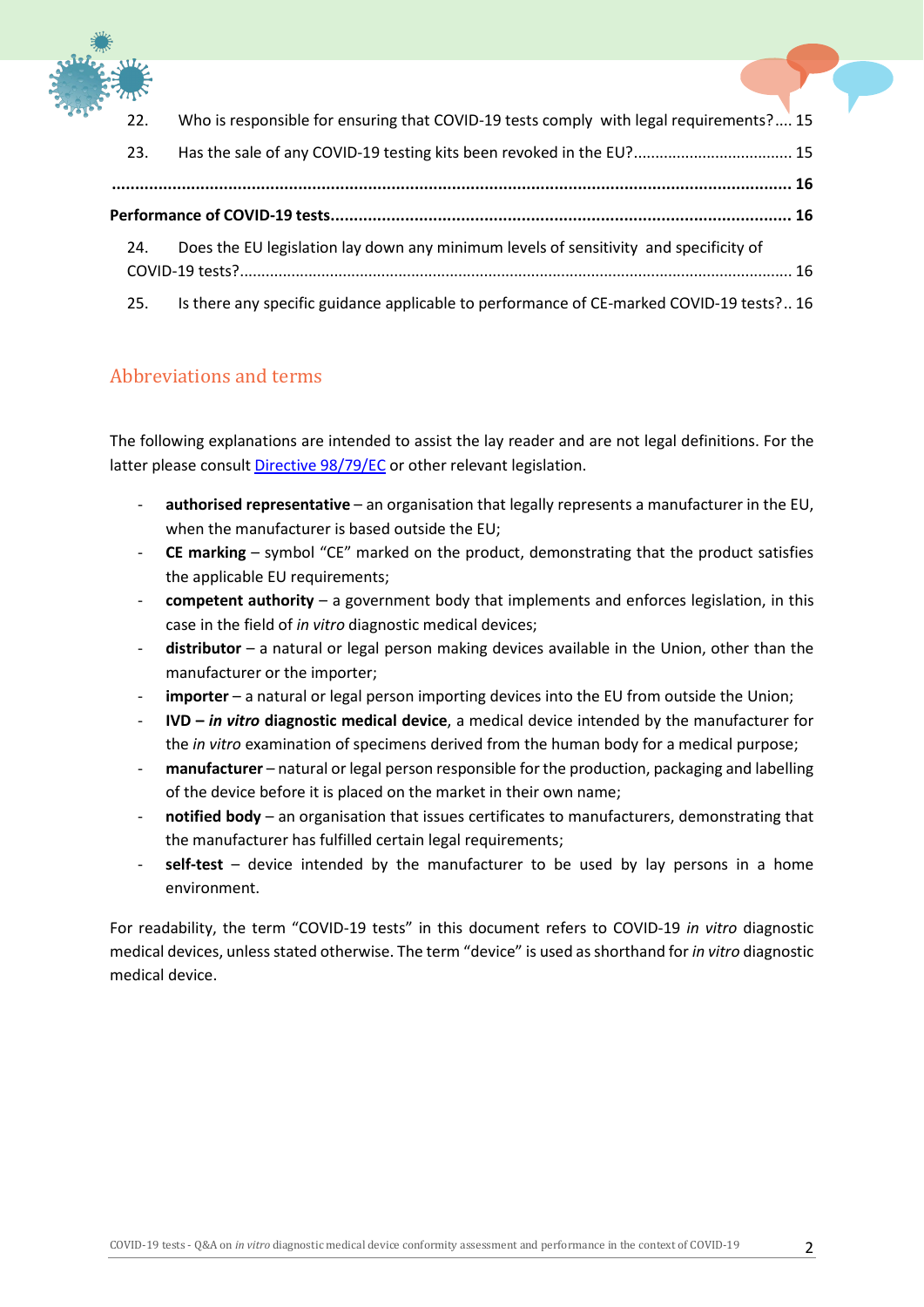



<span id="page-3-0"></span>

# <span id="page-3-1"></span>1. What is the difference between a medical device and an *in vitro* diagnostic medical device?

A medical device is a device intended by its manufacturer for a medical purpose, such as treatment of disease, alleviation of a handicap or investigation of a physiological process<sup>[1](#page-3-3)</sup>. A cardiac stent, an X-ray machine or a leg prosthesis are medical devices. They are regulated at EU level by two pieces of legislation: [Directive 90/385/EEC](https://eur-lex.europa.eu/legal-content/EN/TXT/?uri=CELEX:01990L0385-20071011&locale=en) on active implantable medical devices (e.g. pacemakers) and [Directive 93/42/EEC](https://eur-lex.europa.eu/legal-content/EN/TXT/?uri=CELEX:01993L0042-20071011&locale=en) on other medical devices (e.g. the cardiac stents or X-ray machines). The Directives are to be replaced by [Regulation \(EU\) 2017/745](https://eur-lex.europa.eu/legal-content/EN/TXT/?uri=celex%3A32017R0745) as of 26 May 2021.

An *in vitro* diagnostic medical device is a subtype of medical device intended specifically for examination of specimens that come from the human body for a medical purpose, e.g. to give a diagnosis or to monitor treatment<sup>[2](#page-3-4)</sup>. In contrast to the examples of medical devices in the previous paragraph, they are not intended for contact with the patient directly but rather for contact with specimens coming from the patient (such as blood or urine) or for analysing data coming from a specimen. *In vitro* diagnostic medical devices are governed by a specially dedicated EU law: Directive [98/79/EC](https://eur-lex.europa.eu/legal-content/EN/TXT/?uri=CELEX:01998L0079-20120111) (and as of 26 May 2022, [Regulation \(EU\) 2017/746,](https://eur-lex.europa.eu/legal-content/EN/TXT/?uri=CELEX:02017R0746-20170505) see **question 6** and **question 13**). An *in vitro* diagnostic medical device must bear an indication that it is for *in vitro* use<sup>[3](#page-3-5)</sup> on its label, distinguishing it from a medical device.

This document refers to placing COVID-19 *in vitro* diagnostic tests on the market under [Directive](https://eur-lex.europa.eu/legal-content/EN/TXT/?uri=CELEX:01998L0079-20120111)  [98/79/EC,](https://eur-lex.europa.eu/legal-content/EN/TXT/?uri=CELEX:01998L0079-20120111) unless stated otherwise.

#### <span id="page-3-2"></span>2. What kinds of COVID-19 tests are there?

There are broadly two types of COVID-19 *in vitro* diagnostic tests performed on specimens from the human body in terms of the scientific rationale: those detecting the SARS-CoV-2 virus (e.g. the RT-PCR<sup>[4](#page-3-6)</sup> tests detecting the viral genetic material, or antigen tests detecting the viral protein) and those detecting the immune response of the human body to the infection (e.g. antibody tests).<sup>[5](#page-3-7)</sup>

COVID-19 tests - Q&A on *in vitro* diagnostic medical device conformity assessment and performance in the context of COVID-19 3

<span id="page-3-3"></span><sup>&</sup>lt;sup>1</sup> See Article 1 (2) (a) of Directive 93/42/EEC or Article 1 (2) (a) of Directive 98/79/EC for a full definition.

<span id="page-3-4"></span><sup>&</sup>lt;sup>2</sup> See Article 1 (2) (b) of Directive  $98/79$ /EC for a full definition.

<span id="page-3-5"></span><sup>3</sup> For example, a symbol "IVD", as mentioned in standar[d EN ISO 15223-1:2016](https://standards.cen.eu/dyn/www/f?p=204:110:0::::FSP_PROJECT,FSP_ORG_ID:59550,581003&cs=158BFFFCF5B65B57462F38224A6EAE3FC) *Medical devices - Symbols to be [used with medical device labels, labelling and information to be supplied -](https://standards.cen.eu/dyn/www/f?p=204:110:0::::FSP_PROJECT,FSP_ORG_ID:59550,581003&cs=158BFFFCF5B65B57462F38224A6EAE3FC) Part 1: General requirements (ISO [15223-1:2016, Corrected version 2017-03\)](https://standards.cen.eu/dyn/www/f?p=204:110:0::::FSP_PROJECT,FSP_ORG_ID:59550,581003&cs=158BFFFCF5B65B57462F38224A6EAE3FC)*, harmonised (OJ L 090I, 25 March 2020)

<span id="page-3-6"></span><sup>4</sup> Reverse transcription polymerase chain reaction

<span id="page-3-7"></span><sup>5</sup> See also information from the European Centre for Disease Prevention and Control here: <https://www.ecdc.europa.eu/en/covid-19/latest-evidence/diagnostic-testing>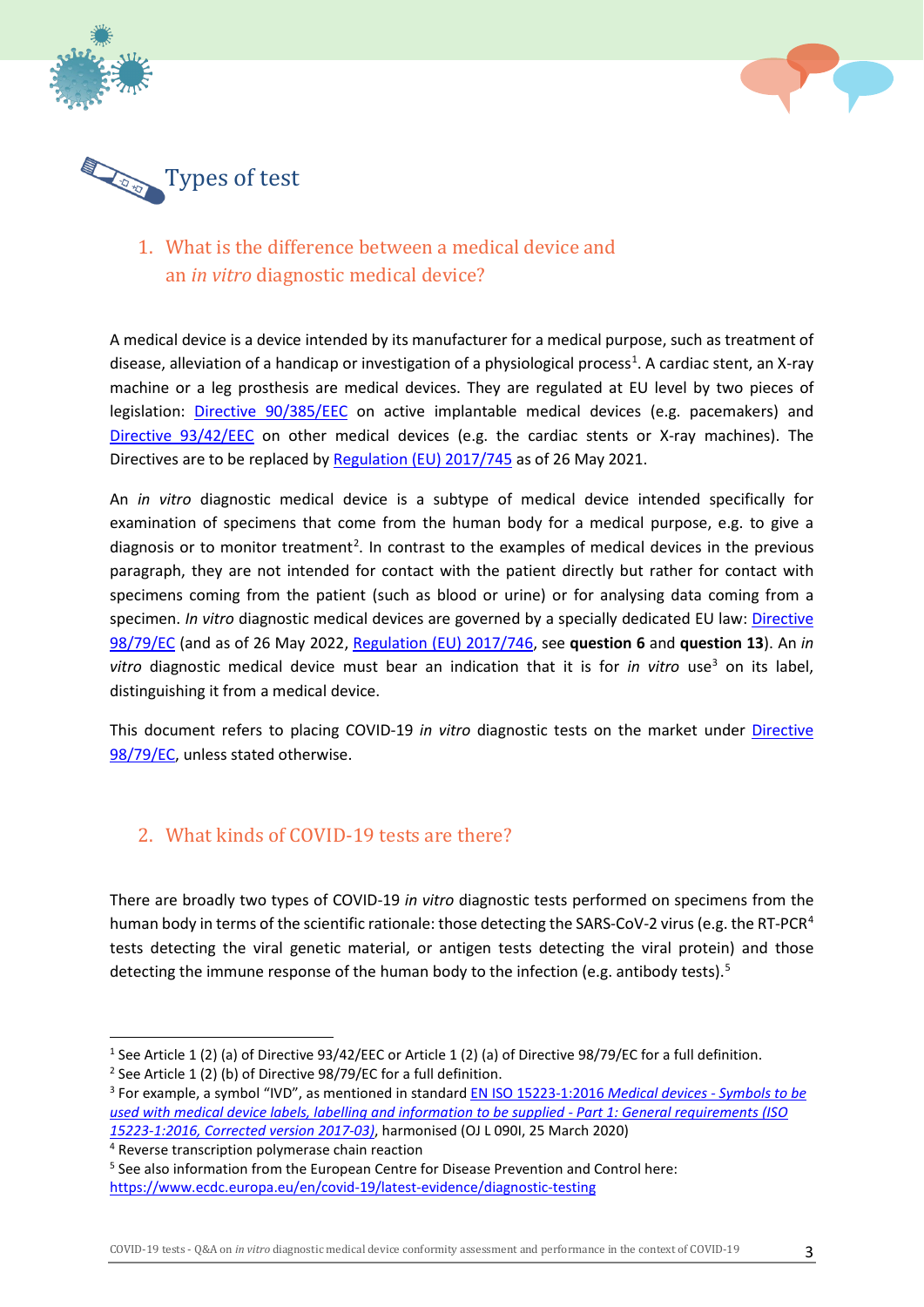



Tests can also be further classified by:

- intended user (healthcare professional vs lay user, the latter are termed self-tests);
- type of technology (automated, manual, or rapid tests which are non-automated and designed to give a fast result);
- location of testing (sent off to a laboratory or performed near the patient, the latter also referred to as point-of-care tests).

More information is available in the Communication from the Commission [Guidelines on COVID-19 in](https://eur-lex.europa.eu/legal-content/EN/TXT/?uri=CELEX:52020XC0415(04))  [vitro diagnostic tests and their performance](https://eur-lex.europa.eu/legal-content/EN/TXT/?uri=CELEX:52020XC0415(04))<sup>[6](#page-4-2)</sup>.

The manufacturer may intend their test for a medical purpose (e.g. diagnosis of COVID-19). In this case they are termed *in vitro* diagnostic medical devices and they fall in the scope of [Directive 98/79/EC9](https://eur-lex.europa.eu/legal-content/EN/TXT/?uri=CELEX:01998L0079-20120111) (see **questio[n 6](#page-5-2)**) and must be CE-marked according to that Directive before being placed on the market. If the manufacturer intends their test for a non-medical purpose such as research, that Directive does not apply (see **question 4**).

There are also tests that are done directly on patients rather than on specimens, such as computerised tomography (CT) scans. Such medical devices do not fall under the definition of *in vitro* diagnostics and they are covered by separate dedicated EU legislation [\(Directive 93/42/EEC\)](https://eur-lex.europa.eu/legal-content/EN/TXT/?uri=CELEX:01993L0042-20071011). They are not covered in this document.

#### <span id="page-4-0"></span>3. What are in-house/lab-developed tests?

In-house tests, or lab-developed tests, are devices manufactured and used within the same health institution, without being transferred to another legal entity<sup>[7](#page-4-3)</sup>. They are not considered to be placed on the market and they are exempt from the requirements of [Directive 98/79/EC](https://eur-lex.europa.eu/legal-content/EN/TXT/?uri=CELEX:01998L0079-20120111) on *in vitro* diagnostic medical devices. Nevertheless, they may be subject to national requirements<sup>[8](#page-4-4)</sup>.

These are distinct from devices for research use only, which are also outside the scope of [Directive](https://eur-lex.europa.eu/legal-content/EN/TXT/?uri=CELEX:01998L0079-20120111)  [98/79/EC.](https://eur-lex.europa.eu/legal-content/EN/TXT/?uri=CELEX:01998L0079-20120111)

#### <span id="page-4-1"></span>4. What are research-use-only (RUO) tests in the context of COVID-19?

In general terms research-use-only (RUO) products are outside the scope of [Directive 98/79/EC](https://eur-lex.europa.eu/legal-content/EN/TXT/?uri=CELEX:01998L0079-20120111) on *in vitro* diagnostic medical devices because they are placed on the market without an intended medical purpose. RUO tests could be used e.g. for studying the distribution of antibodies in the population or to develop new drugs, but not for medical purposes such as diagnosing COVID-19 or making treatment decisions for a patient. The requirements of **Directive 98/79/EC** do not apply for such research uses.

<span id="page-4-2"></span> $6$  OJ C 122I, 15.4.2020, p. 1-7.

<span id="page-4-3"></span><sup>&</sup>lt;sup>7</sup> See Article 1(5) of Directive 98/79/EC.

<span id="page-4-4"></span><sup>&</sup>lt;sup>8</sup> For instance, national legislation may require that in-house tests fulfil the essential requirements.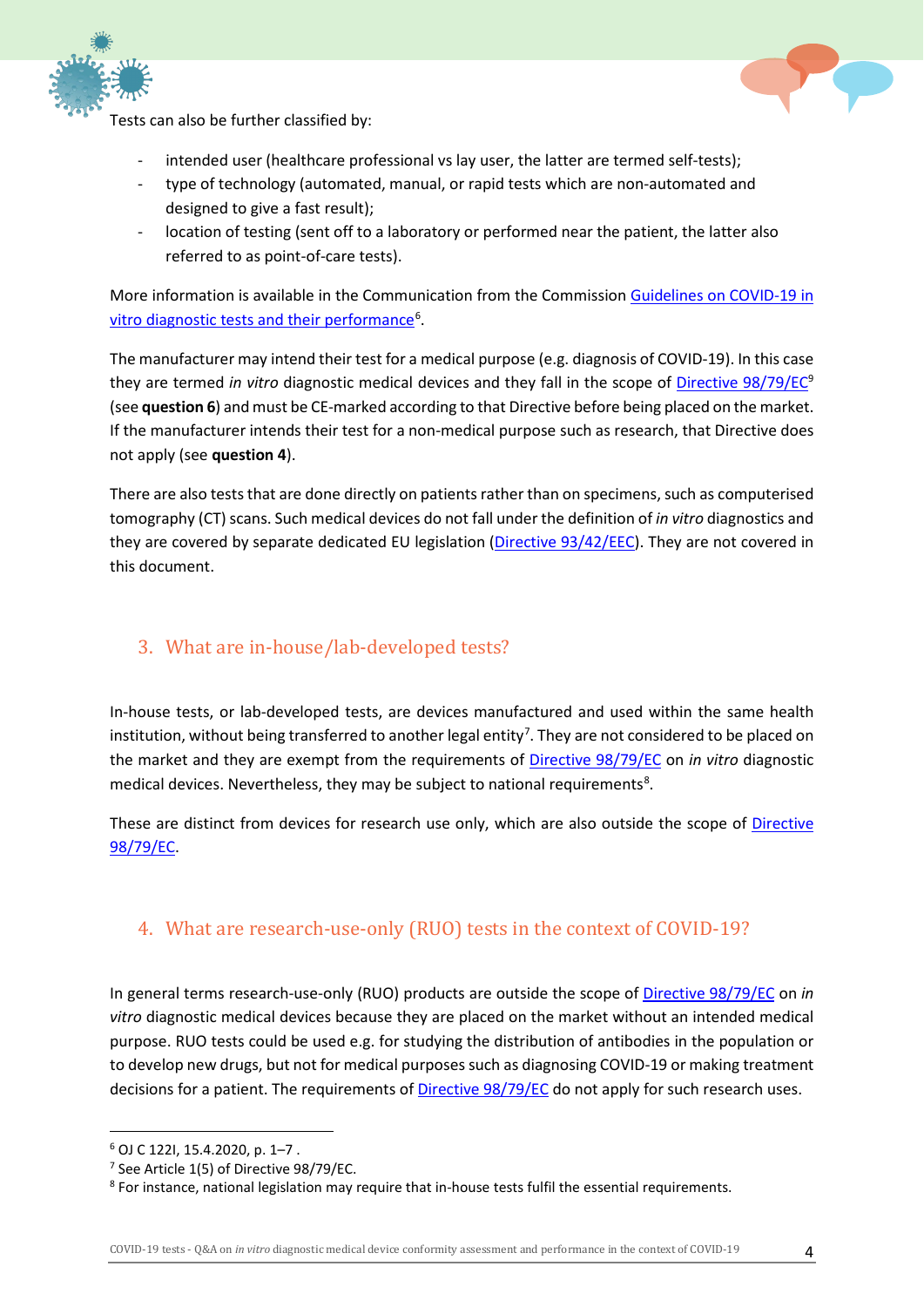



The manufacturer's information accompanying RUO products must explicitly state that they are for research use only, and they must not have instructions regarding diagnosis or other medical use, which are contradictory to the research-use-only purpose.

#### <span id="page-5-0"></span>5. Is there an EU database providing an overview of COVID-19 tests?

At the moment, there is no exhaustive public EU database of CE-marked *in vitro* diagnostic medical devices on the market in the EU Member States.

However, as part of EU efforts to provide guidance on the use of coronavirus tests, the Commission's Joint Research Centre has created a database of COVID-19 *in vitro* [diagnostic devices and test methods](https://covid-19-diagnostics.jrc.ec.europa.eu/) that gathers information on available tests in one place.

The database contains publicly available information on devices, including elements of performance, and a collation of relevant scientific literature. It is regularly updated.

It does not include manufacturer technical documentation, which is not publicly available.

Although not an EU database, the page maintained by the Foundation for Innovative New Diagnostics list[s information on COVID-19 tests around the world.](https://www.finddx.org/covid-19/pipeline/?section=show-all#diag_tab)

These databases do **NOT** represent a list of devices approved or authorised for use either by the European Commission or by Member State national authorities. There is no central approval or authorisation system for *in vitro* diagnostic medical devices in the EU (see also **question [8](#page-7-0)**).

# <span id="page-5-1"></span>Legal framework for COVID-19 *in vitro* diagnostic medical devices

# <span id="page-5-2"></span>6. What is the legal framework for COVID-19 *in vitro* diagnostic tests with a medical purpose in the EU?

COVID-19 tests that are intended by the manufacturer for *in vitro* examination of specimens derived from the human body, with a medical intended purpose, are *in vitro* diagnostic medical devices (IVDs). The currently applicable legislation in the EU for such products is [Directive 98/79/EC](https://eur-lex.europa.eu/legal-content/EN/TXT/?uri=CELEX:01998L0079-20120111) (see **questions [3](#page-4-0)** and **[4](#page-4-1)** for some exceptions). The Directive specifies what intended purposes it covers<sup>[9](#page-5-3)</sup>. . The requirements laid down in the Directive are of a general nature (see also **questio[n 7](#page-6-0)** and **question [23](#page-16-2)**). An introduction can be found in the European Commission services' [Guidance on medical devices,](https://ec.europa.eu/docsroom/documents/40607)  [active implantable medical devices and in vitro diagnostic medical devices in the](https://ec.europa.eu/docsroom/documents/40607) COVID-19 context.

<span id="page-5-3"></span> <sup>9</sup> See Article 1 (2) of Directive 98/79/EC for a definition of *in vitro* diagnostic medical device and further specification of intended purposes covered.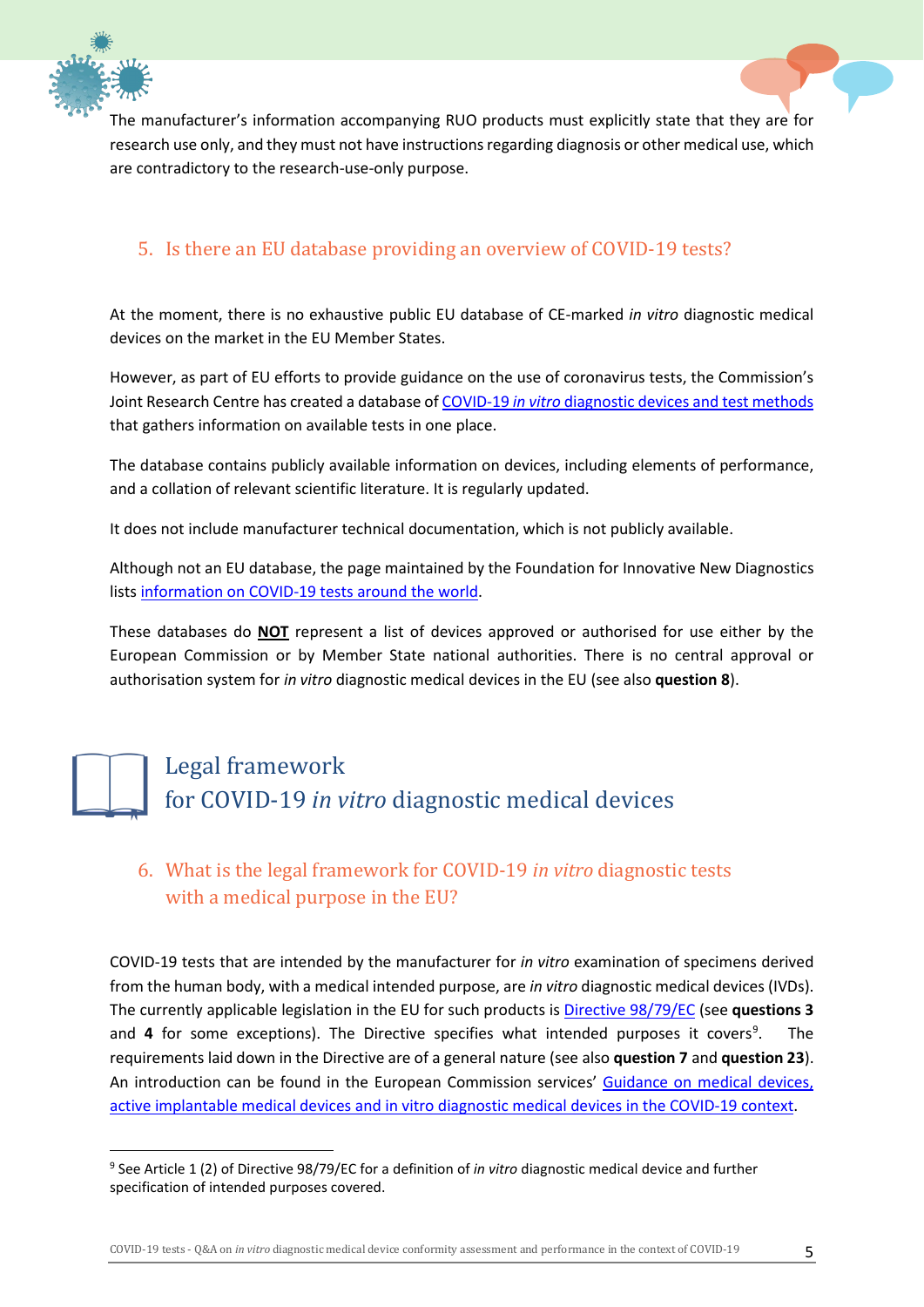



The Directive will soon be replaced b[y Regulation \(EU\) 2017/746](https://eur-lex.europa.eu/legal-content/EN/TXT/?uri=CELEX:02017R0746-20170505) on *in vitro* diagnostic medical devices. The Regulation will apply from 26 May 2022, but IVDs that comply with it may already be placed on the market on a voluntary basis. Please note that, as we are in the transition period, not all structures foreseen by the Regulation have been established yet and this may affect the possibility to place devices on the market under this framework (for example, as of January 2021, expert panels and EU reference laboratories are not yet in place). See **question 13** for more information on the Regulation.

This document refers to placing COVID-19 *in vitro* diagnostic tests on the market under [Directive](https://eur-lex.europa.eu/legal-content/EN/TXT/?uri=CELEX:01998L0079-20120111)  [98/79/EC,](https://eur-lex.europa.eu/legal-content/EN/TXT/?uri=CELEX:01998L0079-20120111) unless stated otherwise.

# <span id="page-6-0"></span>7. What are the procedures for placing COVID-19 *in vitro* diagnostic medical devices on the EU market?

In summary, all kinds of COVID-19 IVDs described in **question [2](#page-3-2)**, provided they fulfil the definition in Article 1 (2) (b) of [Directive 98/79/EC,](https://eur-lex.europa.eu/legal-content/EN/TXT/?uri=CELEX:01998L0079-20120111) must bear CE marking as proof of their compliance with the applicable requirements of [Directive 98/79/EC](https://eur-lex.europa.eu/legal-content/EN/TXT/?uri=CELEX:01998L0079-20120111) to be placed on the EU market. It is the responsibility of the manufacturer to affix the CE marking on this type of product.

Before affixing the CE marking, the manufacturer must first verify compliance of the device with the legal requirements, and prepare the technical documentation with evidence regarding the safety and performance of the device. This must cover a wide range of elements stipulated by [Directive](https://eur-lex.europa.eu/legal-content/EN/TXT/?uri=CELEX:01998L0079-20120111)   $98/79/EC^{10}$  $98/79/EC^{10}$  $98/79/EC^{10}$  $98/79/EC^{10}$ , such as a general description of the product, the documentation of the quality system, detailed design information, the results of a risk analysis, adequate performance evaluation data, stability studies, labels, instructions for use *etc*.

The manufacturer has to apply specific conformity assessment procedures to place the device on the market. The applicable procedures depend on the kind of device and are described in Article 9 of [Directive 98/79/EC.](https://eur-lex.europa.eu/legal-content/EN/TXT/?uri=CELEX:01998L0079-20120111)

For COVID-19 IVDs, the procedures depend on the intended user. They are different for tests for professional use, which are intended to be used by healthcare professionals, and for self-tests that are intended to be used by lay persons.

- For a COVID-19 device that is intended to be used by professionals, the manufacturer must draw up the EC declaration of conformity. They may then affix the CE marking to the device and place it on the market (these tests are frequently referred to as "self-declared" tests, although this term is not mentioned in the Directive).
- For COVID-19 devices that are intended to be used by lay persons (self-tests to be used at home), in addition to the above a third-party assessment body (a notified body) is involved. The notified body will ensure that the device design and the information provided for its use are suitable for non-professional users, and will issue the corresponding certificate (more information in **question [15](#page-11-1)**).

<span id="page-6-1"></span><sup>&</sup>lt;sup>10</sup> See Annex III (3) of Directive 98/79/EC.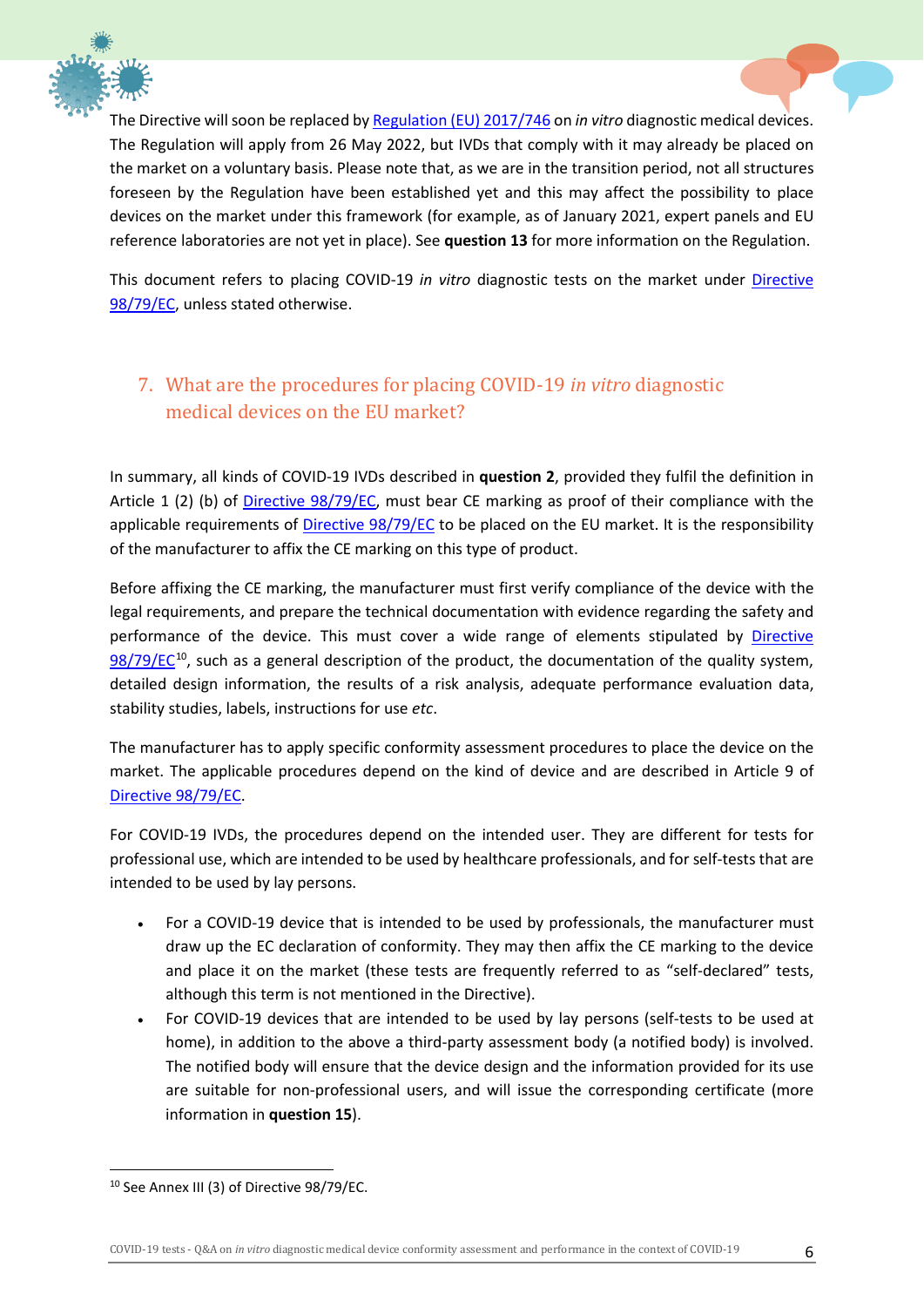



A manufacturer located outside the EU must designate an authorised representative within the EU (see also **question [16](#page-12-0)**).

Manufacturers, or their authorised representatives (see **question [16](#page-12-0)**), are obliged to notify the competent authorities of the Member State in which they have their registered place of business of the address of this place of business and of basic information on the device<sup>[11](#page-7-1)</sup>. The competent authorities are not required to perform any verification of the device at this stage, and the notification does not constitute any "market approval" or similar (see also **question [8](#page-7-0)**). Notification is required under [Directive 98/79/EC](https://eur-lex.europa.eu/legal-content/EN/TXT/?uri=CELEX:01998L0079-20120111) only for the Member State where manufacturers or authorised representatives have their registered place of business, i.e. [Directive 98/79/EC](https://eur-lex.europa.eu/legal-content/EN/TXT/?uri=CELEX:01998L0079-20120111) does not impose notification of the device in every country where the device is sold. However, there may be additional national notification or registration requirements for market operators, such as registration of importers and distributors.

In addition to these rules, some specific national requirements can also exist, such as language requirements for the information accompanying the device (for example, of the labelling and instructions for use). For further information please contact the relevant competent authority. The contact details of national competent authorities may be found on the [European Commission's](https://ec.europa.eu/health/md_sector/contact_en)  [webpage.](https://ec.europa.eu/health/md_sector/contact_en)

More information on legitimate conformity documents can be found in the European Commission guidance document [How to check if medical devices and PPE can be lawfully placed on the EU market](https://ec.europa.eu/docsroom/documents/41385)  [in the COVID-19 context.](https://ec.europa.eu/docsroom/documents/41385)

# <span id="page-7-0"></span>8. Do national competent authorities, the European Commission or any EU agency approve or authorise COVID-19 tests?

National competent authorities do not approve or authorise COVID-19 tests before they are placed on the market. There is also no central approval or authorisation for COVID-19 tests by European Union institutions, such as the European Commission, nor by any EU agency (for example neither the European Medicines Agency nor the European Centre for Disease Prevention and Control).

The legally mandatory procedures the manufacturer must follow to place a test on the market are summarised in **question [7](#page-6-0)**, including the notification of tests to national competent authorities. For more information about the role of the competent authorities, see **question 14**.

Under [Directive 98/79/EC,](https://eur-lex.europa.eu/legal-content/EN/TXT/?uri=CELEX:01998L0079-20120111) manufacturers may place COVID-19 tests on the market without any explicit permission from authorities after they have declared the compliance of the product with the legislation and affixed the CE marking on the product themselves. For self-tests, the situation is different. A notified body must confirm that the device design and the information provided for its use is suitable for non-professional users and issue the corresponding certificate. This is an additional requirement before the manufacturer can draw up the EC declaration of conformity (see **questions [7](#page-6-0)** and **[15](#page-11-1)** for

<span id="page-7-1"></span><sup>&</sup>lt;sup>11</sup> See Article 10 of Directive 98/79/EC.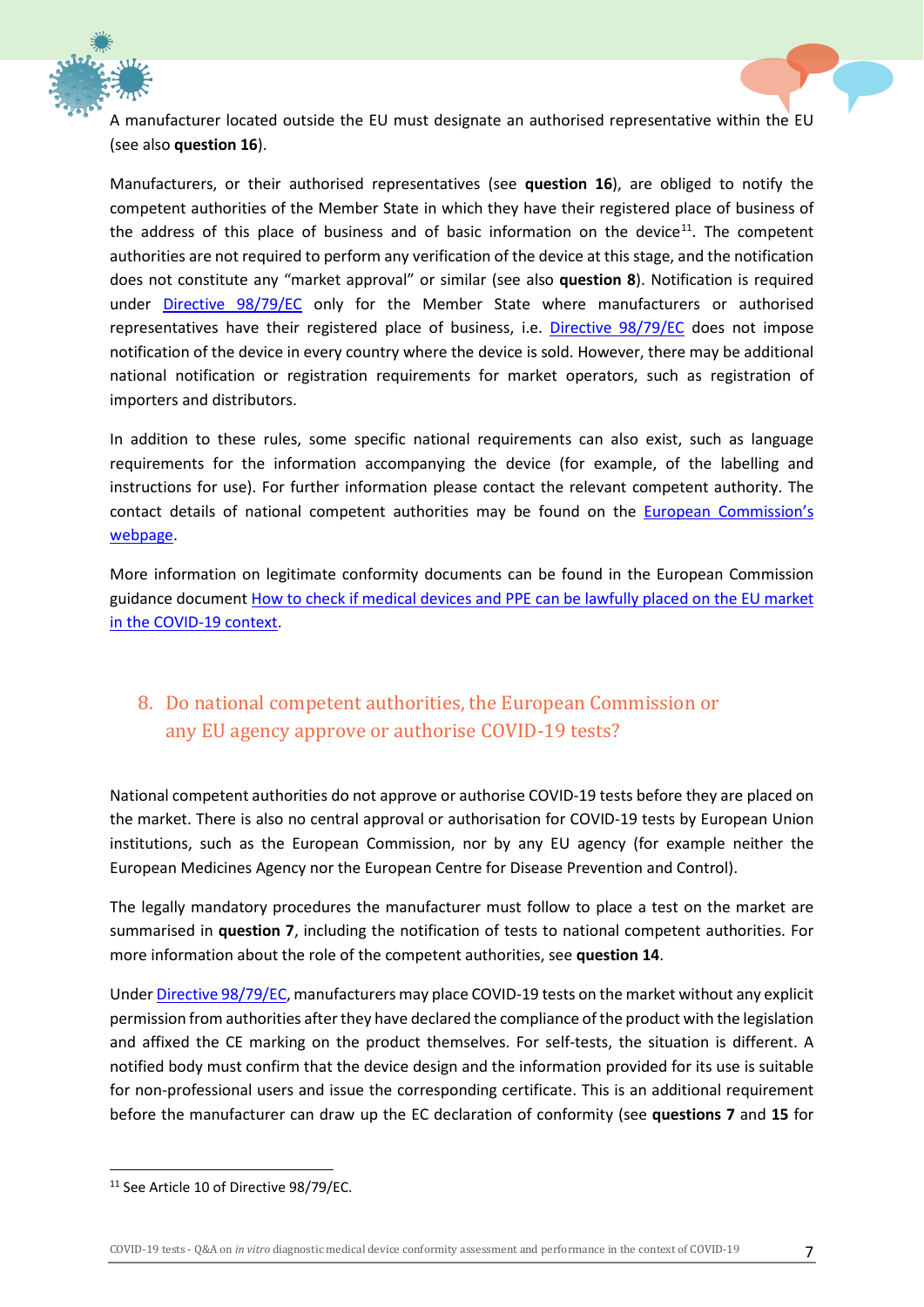



more information). The EC declaration of conformity issued by the manufacturer is always a prerequisite to place a device on the market, regardless whether it is a self-test or not.

Therefore, statements that a manufacturer has "received", "obtained" or "was granted" the CE marking, "EU/CE/CE-IVD approval/authorisation", "permission for market access" or similar, are incorrect and should not be used for COVID-19 tests placed on the EU market under [Directive](https://eur-lex.europa.eu/legal-content/EN/TXT/?uri=CELEX:01998L0079-20120111)  [98/79/EC.](https://eur-lex.europa.eu/legal-content/EN/TXT/?uri=CELEX:01998L0079-20120111)

#### <span id="page-8-0"></span>9. Is there an emergency market access procedure in the EU under the current legislation?

[Directive 98/79/EC](https://eur-lex.europa.eu/legal-content/EN/TXT/?uri=CELEX:01998L0079-20120111) foresees the possibility of granting a national derogation from conformity assessment procedure(s), if the use of individual devices is in the interest of protection of health<sup>12</sup>. Such a derogation can be issued by the competent authority of a Member State and is valid only in that Member State, i.e. it does not grant access to the EU market. The derogation would mean that the manufacturer can make the device available before completing all the conformity assessment procedures and CE-marking the device, e.g. before all the necessary safety testing took place. According to national requirements, such early market access is usually temporary until the manufacturer has fulfilled all conformity assessment requirements. After this, only the CE-marked version of the device can be marketed.

Granting a derogation must be carefully considered by the national competent authority to ensure that the risks are outweighed by the benefit of having the device available for use and that this action is indeed in the interest of protection of health.

An emergency use authorisation granted by the Food and Drug Administration of the United States of America is not valid in the EU.

#### <span id="page-8-4"></span><span id="page-8-1"></span>10.What legislation is applicable to swabs and lancets?

Swabs for obtaining a sample of nasal secretions or lancets for obtaining a sample of blood are intended for direct contact with the human body. They are also invasive devices, i.e. they penetrate the body either through a body orifice or through the surface of the body. The applicable legislation has been explained in a guidance document endorsed by the competent authorities<sup>[13](#page-8-3)</sup>. Such products are medical devices but not *in vitro* diagnostics, i.e. they fall in the scope of [Directive 93/42/EEC](https://eur-lex.europa.eu/legal-content/EN/TXT/?uri=CELEX:01993L0042-20071011&locale=en) and not [Directive 98/79/EC](https://eur-lex.europa.eu/legal-content/EN/TXT/?uri=CELEX:01998L0079-20120111) (see also **question [1](#page-3-1)**). They must satisfy the requirements of [Directive](https://eur-lex.europa.eu/legal-content/EN/TXT/?uri=CELEX:01993L0042-20071011&locale=en)  [93/42/EEC](https://eur-lex.europa.eu/legal-content/EN/TXT/?uri=CELEX:01993L0042-20071011&locale=en) and bear CE marking according to that Directive.

<span id="page-8-2"></span><sup>&</sup>lt;sup>12</sup> See Article 9(12) of Directive 98/79/EC.

<span id="page-8-3"></span><sup>&</sup>lt;sup>13</sup> MEDDEV 2.14/1 rev. 2 [here](https://ec.europa.eu/health/sites/health/files/md_sector/docs/md_guidance_meddevs.pdf)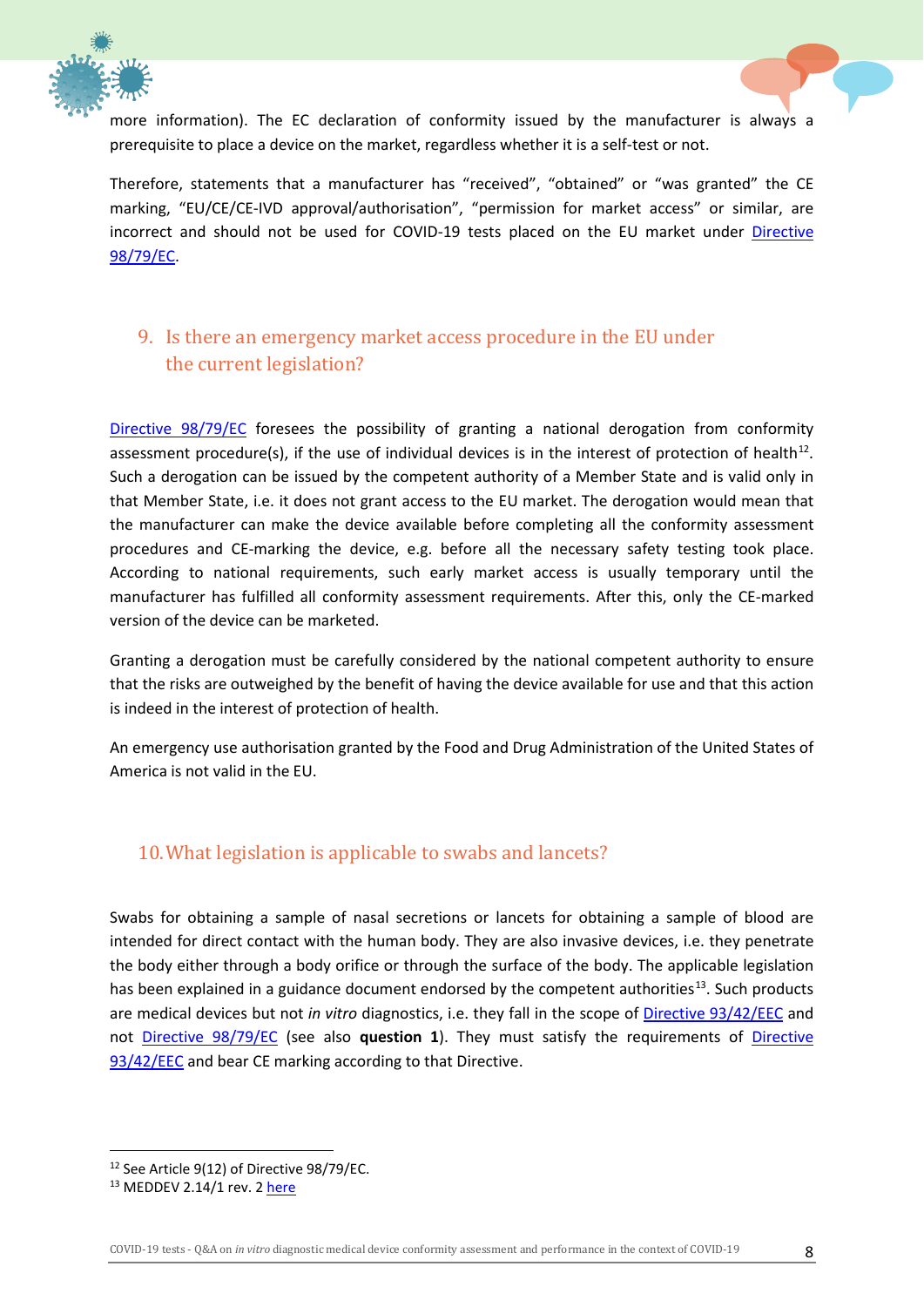



# <span id="page-9-0"></span>11.What legislation is applicable to combinations of swabs and lancets and COVID-19 tests?

A test package could consist of e.g. a swab or a lancet, reagents and equipment to process the sample and obtain the result. Such a combination of several components that are made available together would constitute a kit, as mentioned in the definition of an IVD in [Directive 98/79/EC](https://eur-lex.europa.eu/legal-content/EN/TXT/?uri=CELEX:01998L0079-20120111)<sup>[14](#page-9-2)</sup> and explained in a guidance document endorsed by the IVD competent authorities<sup>13</sup>. If the intended purpose of the kit falls under the definition of an IVD, the whole kit must be CE-marked according to [Directive](https://eur-lex.europa.eu/legal-content/EN/TXT/?uri=CELEX:01998L0079-20120111)  [98/79/EC.](https://eur-lex.europa.eu/legal-content/EN/TXT/?uri=CELEX:01998L0079-20120111) However, the swab or the lancet, which is a medical device but not an *in vitro* diagnostic, must be CE-marked according to [Directive 93/42/EEC](https://eur-lex.europa.eu/legal-content/EN/TXT/?uri=CELEX:01993L0042-20071011&locale=en) (see also **question [1](#page-3-1)** and **[10](#page-8-1)**) even if it is a component of the IVD kit.

#### <span id="page-9-1"></span>12.Where can I obtain further guidance on complying with [Directive](https://eur-lex.europa.eu/legal-content/EN/TXT/?uri=CELEX:01998L0079-20120111)  [98/79/EC](https://eur-lex.europa.eu/legal-content/EN/TXT/?uri=CELEX:01998L0079-20120111) on *in vitro* diagnostic medical devices?

First of all it is essential to examine the text of the [Directive 98/79/EC](https://eur-lex.europa.eu/legal-content/EN/TXT/?uri=CELEX:01998L0079-20120111) carefully to determine which legal requirements are applicable in your particular case.

Secondly, a number of guidance documents endorsed by the EU competent authorities are available on the [European Commission's webpage.](https://ec.europa.eu/health/md_sector/current_directives_en) General guidance documents for the Directives are called MEDDEVs. They cover a variety of topics from borderline (determining whether a product is an IVD or not) to details of instructions for use. There are also several COVID-19-specific guidance documents issued by the Commission, notably:

- [Guidance on medical devices, active implantable medical devices and in vitro diagnostic](https://ec.europa.eu/docsroom/documents/40607)  [medical devices in the COVID-19 context](https://ec.europa.eu/docsroom/documents/40607)
- [How to check if medical devices and PPE can be lawfully placed on the EU market in the COVID-](https://ec.europa.eu/docsroom/documents/41385)[19 context](https://ec.europa.eu/docsroom/documents/41385)
- [Guidance on COVID-19 in vitro diagnostic tests and their performance](https://eur-lex.europa.eu/legal-content/EN/TXT/?qid=1591721537369&uri=CELEX:52020XC0415(04))

Please check the website regularly as further guidance may be published.

There may also be additional national legal obligations, and guidelines at national level may also be available. You are strongly advised to research these and check the website of the relevant national competent authority. The details of the national competent authorities may be found on th[e European](https://ec.europa.eu/health/md_sector/contact_en)  [Commission's webpage.](https://ec.europa.eu/health/md_sector/contact_en)

In the case of devices that need to be assessed by a notified body, further information may be available on the website of the notified body.

It is the responsibility of the manufacturer to determine exactly which steps must be taken to ensure that their device complies with the requirements of [Directive 98/79/EC.](https://eur-lex.europa.eu/legal-content/EN/TXT/?uri=CELEX:01998L0079-20120111) While notified bodies,

<span id="page-9-2"></span> <sup>14</sup> See Article 1 (2) (b) of Directive 98/79/EC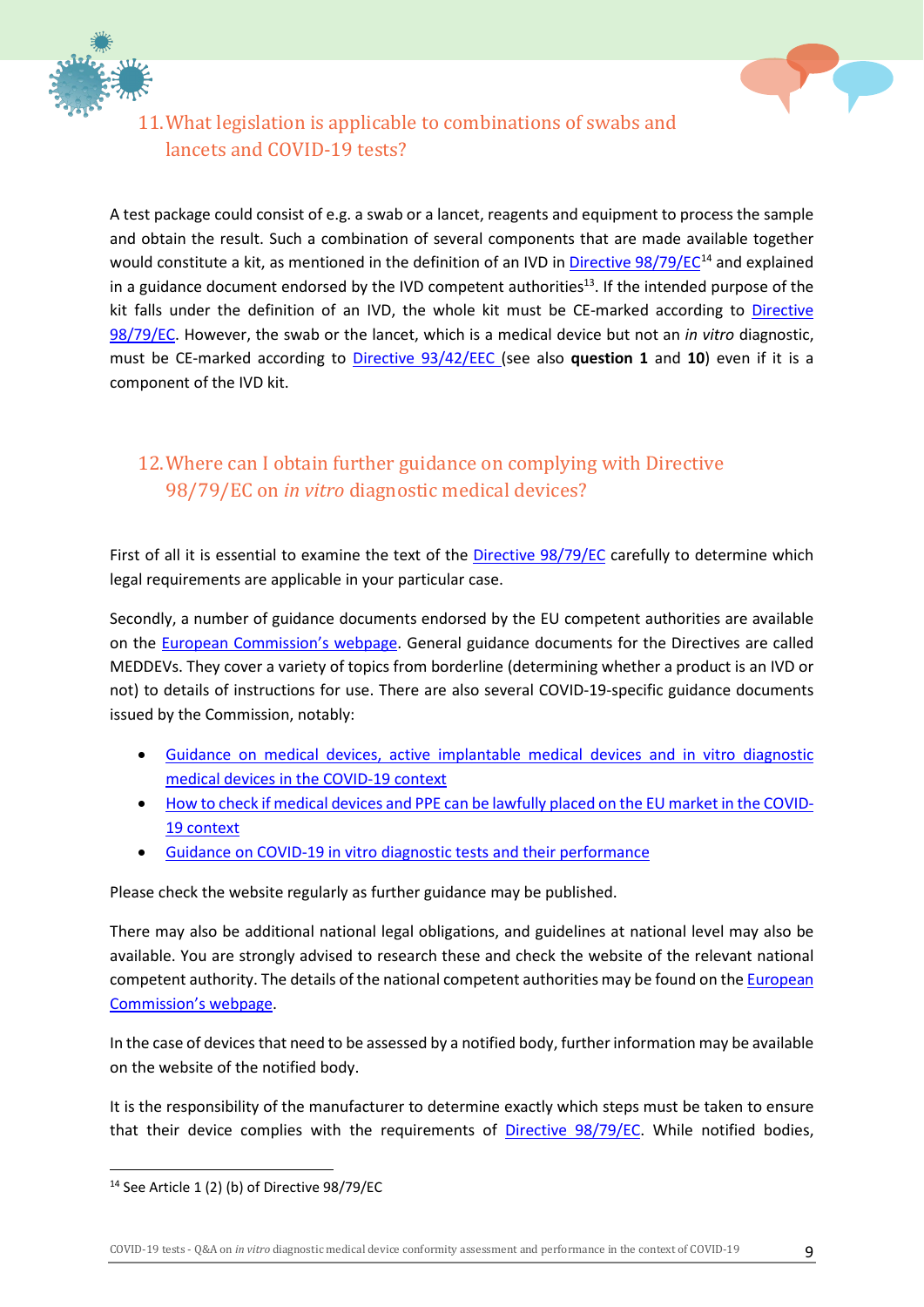



#### <span id="page-10-0"></span>13. Directive 98/79/EC is being replaced by Regulation (EU) 2017/746. What changes will it bring?

[Regulation \(EU\) 2017/746](https://eur-lex.europa.eu/legal-content/EN/TXT/?uri=CELEX:02017R0746-20170505) will come into application on 26 May 2022. It will significantly change the regulatory framework for IVDs in the EU. For example, it introduces a risk-based device classification system, replacing the simple list of high-risk devices under *Directive 98/79/EC*. COVID-19 IVDs will generally be classified in the highest risk class, class  $D^{15}$  $D^{15}$  $D^{15}$ . The Regulation introduces assessment by third-party bodies independent from the manufacturer (the notified bodies) for the vast majority of IVDs, including COVID-19 devices. It lays down extensive and stringent requirements for device performance, for the studies that the manufacturer must perform and for the evidence he must furnish to show that the device is safe and performant. Novel devices will be further assessed by an independent panel of experts. Under the Regulation the Commission may designate EU reference laboratories to verify the performance of the devices. Importantly, the Regulation allows development of legally binding EU-wide rules on device performance (the common specifications).

The Commission, Member States and stakeholders are currently engaged in intensive work to implement [Regulation \(EU\) 2017/746.](https://eur-lex.europa.eu/legal-content/EN/TXT/?uri=CELEX:02017R0746-20170505) Please consult the [European Commission's medical device page](https://ec.europa.eu/health/md_sector/overview_en) for regular updates.

<span id="page-10-1"></span>

<span id="page-10-2"></span>14.What is a national competent authority and what is their role for COVID-19 tests?

A competent authority is a government body in a given country entrusted with the implementation and enforcement of the law in a particular sector, for example in the field of *in vitro* diagnostic medical devices. It may be a government department or an agency legally entrusted by the government to perform this function. The contact details of national competent authorities for medical devices may be found on the [European Commission's webpage.](https://ec.europa.eu/health/md_sector/contact_en) The European Commission facilitates cooperation and coordination among the competent authorities of the Member States.

According t[o Directive 98/79/EC,](https://eur-lex.europa.eu/legal-content/EN/TXT/?uri=CELEX:01998L0079-20120111) Member State competent authorities do not assess files of individual devices before they are placed on the market. Manufacturers and authorised representatives (see **question [17](#page-12-0)**) do need to contact the national competent authorities to notify their devices and other basic information prior to placing them on the market.

<span id="page-10-3"></span><sup>&</sup>lt;sup>15</sup> The classification depends on the intended purpose as stated by the manufacturer, see Annex VIII of the Regulation.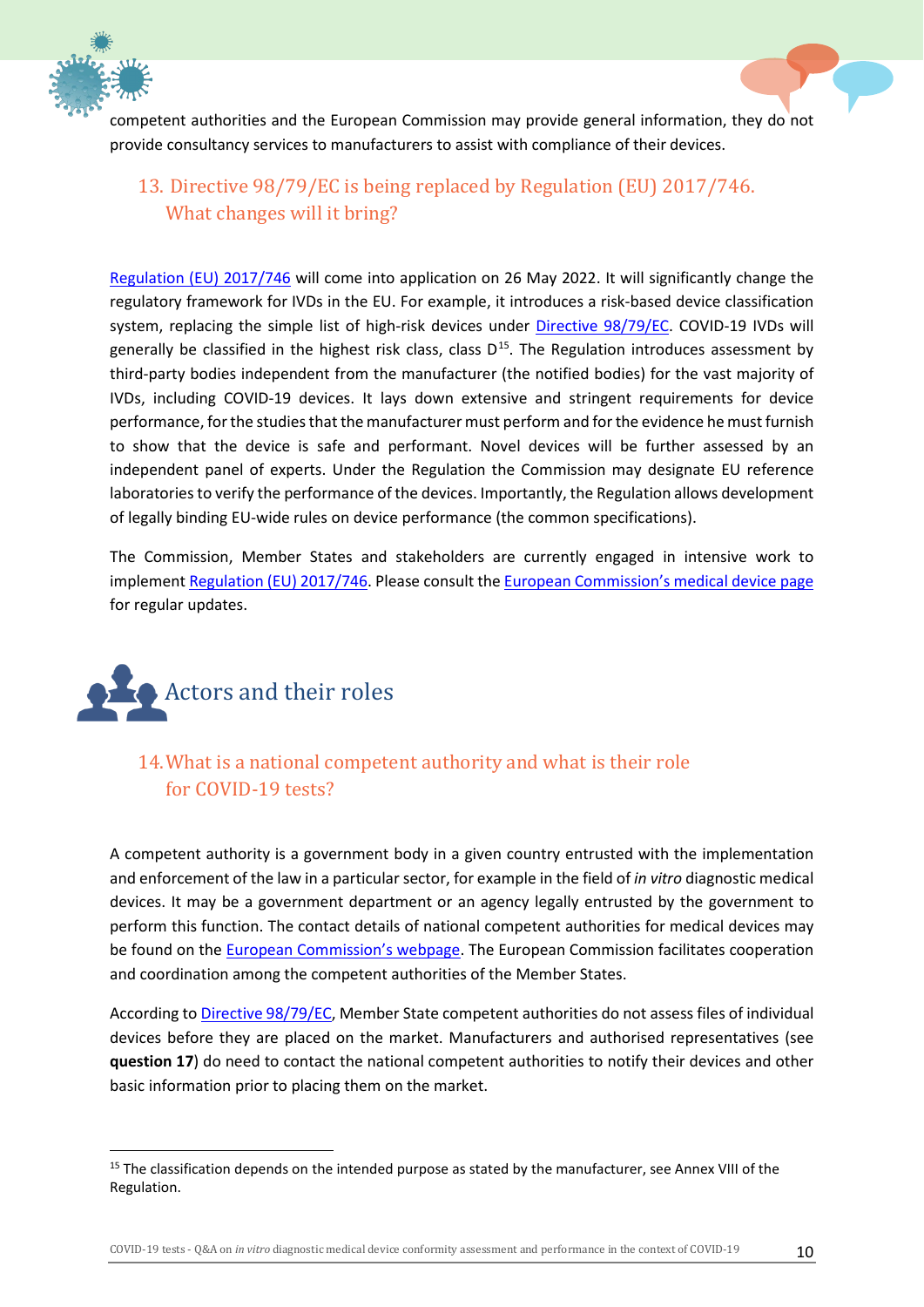



The national competent authorities have the duty to engage in surveillance of devices already made available on the market<sup>16</sup>. As part of this, they may request the manufacturer to provide the full technical documentation or conduct testing of devices. The national authorities are empowered to take actions concerning non-compliant medical devices, which may include restriction, prohibition or withdrawal of products from the market.

The authorities are also engaged in vigilance, i.e. the central recording and evaluation of serious incidents reported by manufacturers, medical practitioners etc. according to national rules. This could be e.g. a failure of a device which may lead to serious deterioration of a person's health. The competent authorities may take appropriate measures in such cases to protect health and safety of patients, users or other persons.

#### <span id="page-11-0"></span>15.Who is a manufacturer of a COVID-19 test?

According t[o Directive 98/79/EC,](https://eur-lex.europa.eu/legal-content/EN/TXT/?uri=CELEX:01998L0079-20120111) a manufacturer of an *in vitro* diagnostic medical device is the natural or legal person responsible for the design, manufacture, packaging and labelling of a device before it is placed on the market in their own name. This is regardless of whether these operations are carried out by that person himself or on his behalf by a third party. The manufacturer defines the intended purpose of the device, is responsible for following the legally prescribed conformity assessment procedures and for ensuring that the device is safe and indeed performs as intended.

The Directive's requirements for manufacturers also apply to persons who assemble, package, process, fully refurbish and/or label one or more ready-made products and/or assign them their intended purpose as devices to place them on the market in their own name. Please refer also to the European Commission services' interpretative document on [own brand labelling.](https://ec.europa.eu/docsroom/documents/10267/attachments/1/translations)

#### <span id="page-11-1"></span>16.What is a notified body and what do they do for COVID-19 tests?

A notified body is a conformity assessment body, i.e. it is an organisation that carries out legally prescribed conformity assessment procedures for certain products (e.g. assessment of technical documentation, assessment of the performance evaluation report, assessment of quality management systems, etc.) as a service for manufacturers. They are public or private organisations, independent from manufacturers. Notified bodies are designated by the relevant national authority to carry out such activities under a specific piece of legislation and are subject to constant surveillance by the designating authorities. Notified bodies are designated for the type of product to be certified. The

<span id="page-11-2"></span><sup>&</sup>lt;sup>16</sup> Such market surveillance activities are not in the remit of the European Commission or other EU institutions.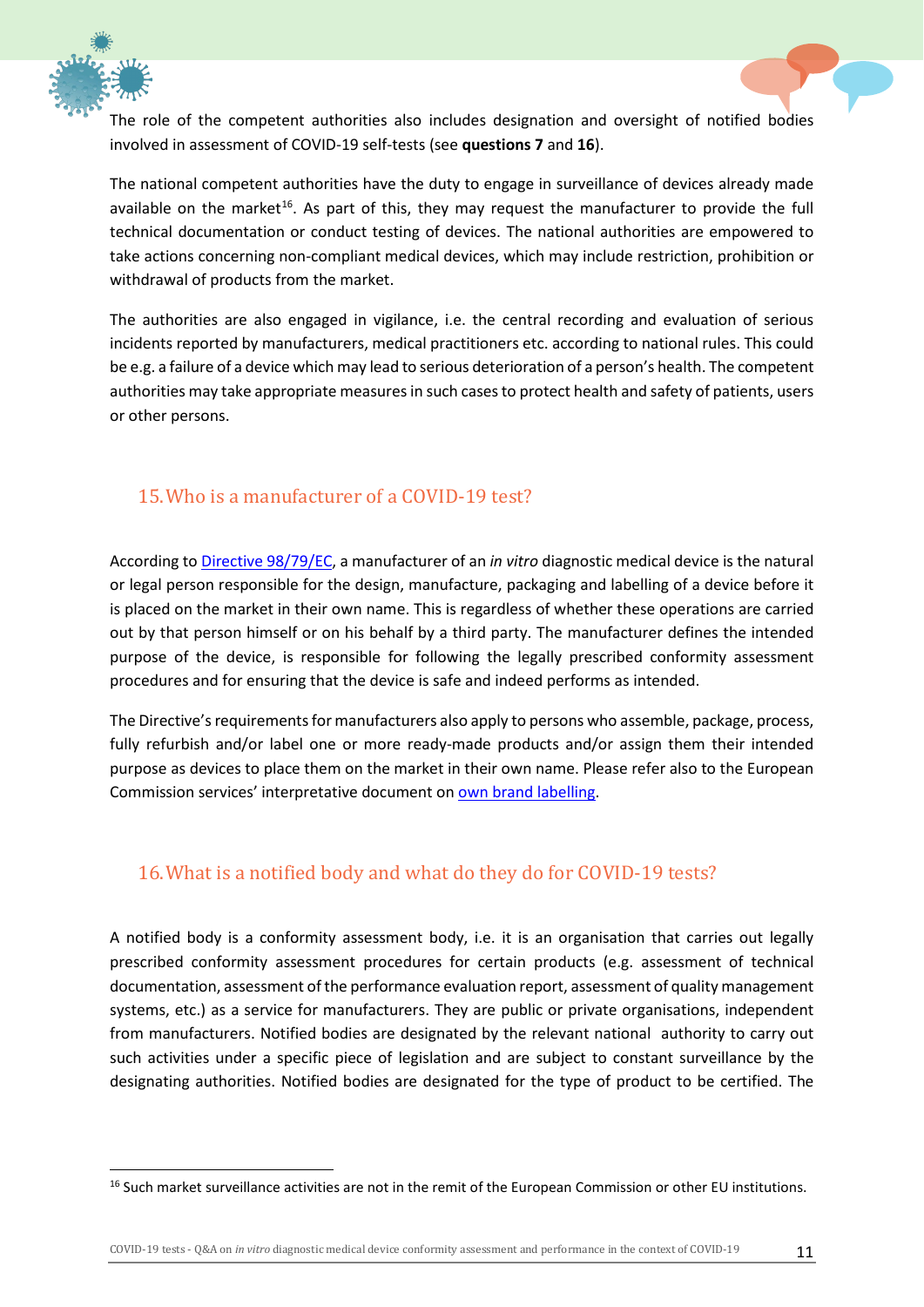



current list of notified bodies unde[r Directive 98/79/EC,](https://eur-lex.europa.eu/legal-content/EN/TXT/?uri=CELEX:01998L0079-20120111) including the types of devices they can certify, can be consulted in the European Commission's NANDO database [here.](https://ec.europa.eu/growth/tools-databases/nando/index.cfm?fuseaction=directive.notifiedbody&dir_id=20)

The precise role of notified bodies for different types of products is described in the relevant legislation. For IVDs under [Directive 98/79/EC,](https://eur-lex.europa.eu/legal-content/EN/TXT/?uri=CELEX:01998L0079-20120111) they are involved in the assessment of self-tests (intended for lay users) and certain high-risk devices listed in Annex II of Directive  $98/79/EC^{17}$  $98/79/EC^{17}$  $98/79/EC^{17}$ . For COVID-19 tests, notified bodies are not involved in conformity assessment of tests intended for professional use, as these are not listed in Annex II. However, they do have a role for COVID-19 selftests (i.e. those intended for lay users). For these tests, the manufacturer must submit an application to a notified body for the assessment of the design of the device, e.g. the suitability, for the lay user, of handling and information included on the label and instructions for use. Following a positive assessment, the notified body will then issue an EC design-examination certificate<sup>18</sup>. The assessment is usually by document review and not by physical testing of the device.

Notified bodies are not responsible for affixing the CE marking on the device, as this is the duty of the manufacturer. Notified bodies only issue the certificate for the specific activity that they have carried out. For a COVID-19 self-test, the manufacturer will not be able to affix the CE marking until the notified body has issued the relevant EC design-examination certificate. More information on legitimate conformity documents can be found in the Commission services' guidance document [How to check if](https://ec.europa.eu/docsroom/documents/41385)  [medical devices and PPE can be lawfully placed on the EU market in the COVID-19 context.](https://ec.europa.eu/docsroom/documents/41385)

Notified bodies are not to be confused with authorised representatives (see **question 17**) or competent authorities (see **questio[n 14](#page-10-2)**).

# <span id="page-12-0"></span>17. How can a non-EU manufacturer place a test on the EU market, and who is the authorised representative?

Any manufacturer may place devices in the EU market if they are compliant with [Directive 98/79/EC.](https://eur-lex.europa.eu/legal-content/EN/TXT/?uri=CELEX:01998L0079-20120111) Manufacturers with a registered place of business located outside the EU must fulfil the same requirements as those based in the EU. In addition, they are required to designate an authorised representative established in the EU, who will represent the manufacturer to authorities and bodies in the  $EU^{19}$ .

An authorised representative is not to be confused with a notified body (see **question [16](#page-11-1)**). Unlike a notified body, they do not assess the manufacturer's documentation nor issue any certificates.

One of the duties of the authorised representative is notifying the device to the relevant competent authority as described in **question [7](#page-6-0)**.

<span id="page-12-2"></span><sup>18</sup> See Annex III(6) of Directive 98/79/EC.

<span id="page-12-1"></span><sup>&</sup>lt;sup>17</sup> The notified bodies' role for COVID-19 tests will be much broader under Regulation (EU) 2017/746, e.g. they will be responsible for certifying not only self-tests but also devices for professional use.

<span id="page-12-3"></span> $19$  See Article 1(2)(c) of Directive 98/79/EC for the formal definition.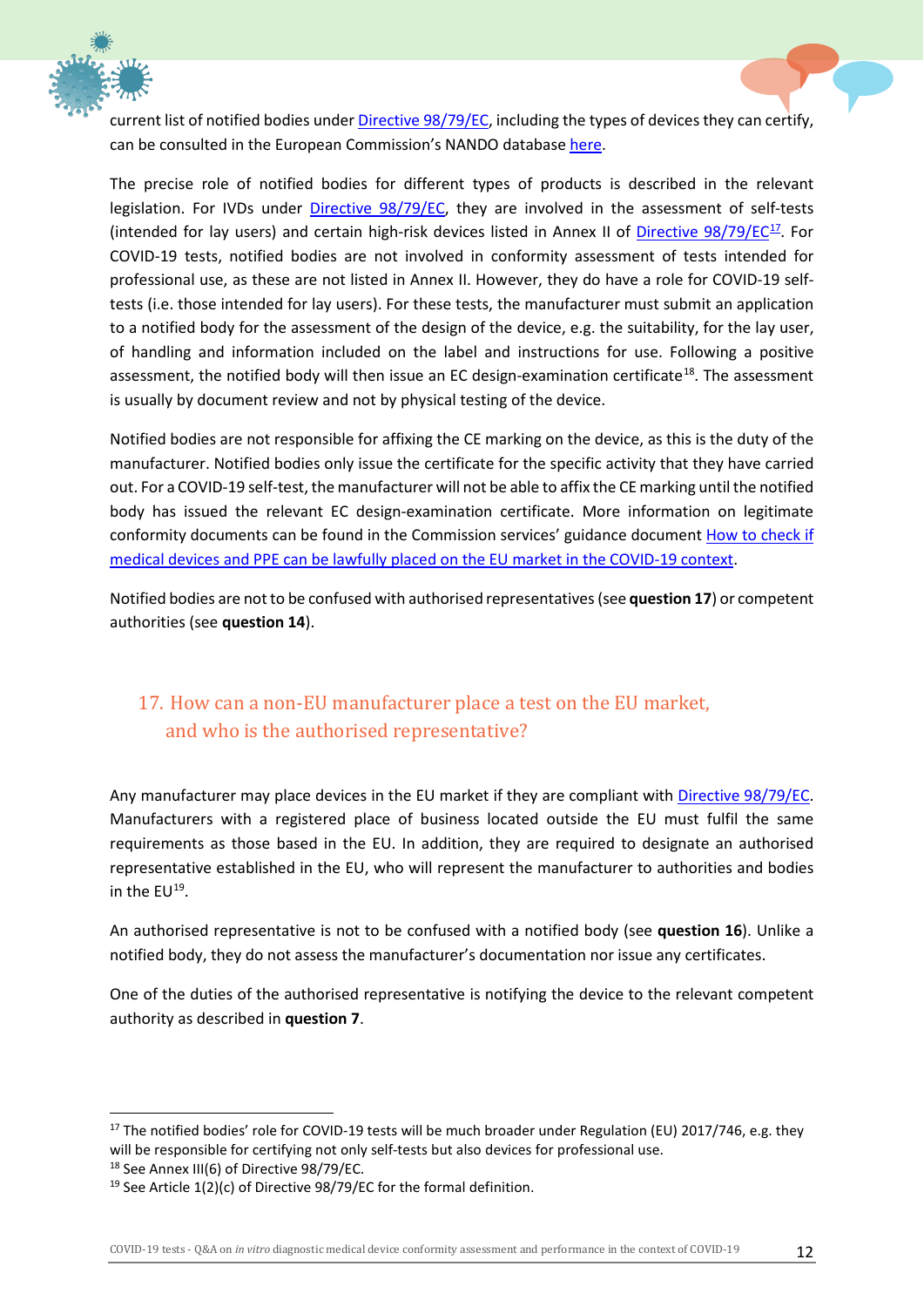



#### <span id="page-13-0"></span>18. Who are importers and distributors and what are their duties?

Importers and distributors are economic operators involved in the supply chain of the device. Importers are natural or legal persons established in the EU that import devices from outside the EU and place them on the market. Distributors are natural or legal persons, other than the manufacturer or the importer, that make a device available on the market. [Directive 98/79/EC](https://eur-lex.europa.eu/legal-content/EN/TXT/?uri=CELEX:01998L0079-20120111) does not lay down specific duties for importers and distributors<sup>20</sup>. However, there are usually national requirements applicable to them. Importers and distributors should therefore make themselves aware of the national requirements and if needed consult the competent authorities of the Member States where they intend to operate. The contact details of national competent authorities may be found on the [European Commission's webpage.](https://ec.europa.eu/health/md_sector/contact_en)

#### <span id="page-13-1"></span>19.What is the European Commission doing in the field of COVID-19 tests and their performance?

Work related to COVID-19 tests is part of the European Commission's comprehensive response to the COVID-19 pandemic. Extensive information on this is available on the Commission's [coronavirus](https://ec.europa.eu/info/live-work-travel-eu/health/coronavirus-response_en)  [response page.](https://ec.europa.eu/info/live-work-travel-eu/health/coronavirus-response_en) Some examples are organisation of joint procurement of tests and lab equipment among Member States, facilitating exchange of information on testing strategies, matching supply and demand as part of the [COVID-19 Clearing House](https://ec.europa.eu/info/live-work-travel-eu/health/coronavirus-response/emergency-support-instrument/covid-19-clearing-house-medical-equipment_en) and funding research projects on innovative tests.

Concerning placement of COVID-19 *in vitro* diagnostic tests on the market, the European Commission chairs a forum of the EU competent authorities called the Medical Device Coordination Group (MDCG). It has a dedicated subgroup on *in vitro* diagnostic medical devices. This group oversees the implementation and application of EU legislation on *in vitro* diagnostics [\(Directive 98/79/EC](https://eur-lex.europa.eu/legal-content/EN/TXT/?uri=CELEX:01998L0079-20120111) and [Regulation \(EU\) 2017/746\)](https://eur-lex.europa.eu/legal-content/EN/TXT/?uri=CELEX:02017R0746-20170505) and issues corresponding guidance. The Commission may also adopt more specific legally binding measures to implement the above legislation, with the approval of the Member States. Please consult the [European Commission's medical device page](https://ec.europa.eu/health/md_sector/overview_en) regularly for updates.

In addition to the above work with the competent authorities, on 16 April 2020, the Commission services have published a working document Current performance of COVID-19 test methods and [devices and proposed performance criteria](https://ec.europa.eu/docsroom/documents/40805) with an overview of test performance as of 6 April 2020 and proposed performance criteria for different types of test, intended as temporary emergency guidance and input to the discussion on the topic by regulators and stakeholders.

On 15 April 2020, the European Commission adopted a Communication titled [Guidance on in vitro](https://eur-lex.europa.eu/legal-content/EN/TXT/?qid=1591721537369&uri=CELEX:52020XC0415(04))  [diagnostic tests and their performance.](https://eur-lex.europa.eu/legal-content/EN/TXT/?qid=1591721537369&uri=CELEX:52020XC0415(04)) The Communication identifies a number of further actions needed in this area. The Commission is currently actively engaging in the follow-up of these actions by:

• facilitating regular exchanges of information between national competent authorities on regulatory issues;

<span id="page-13-2"></span><sup>&</sup>lt;sup>20</sup> This is in contrast to Regulation (EU) 2017/746, which does lay down requirements for importers and distributors.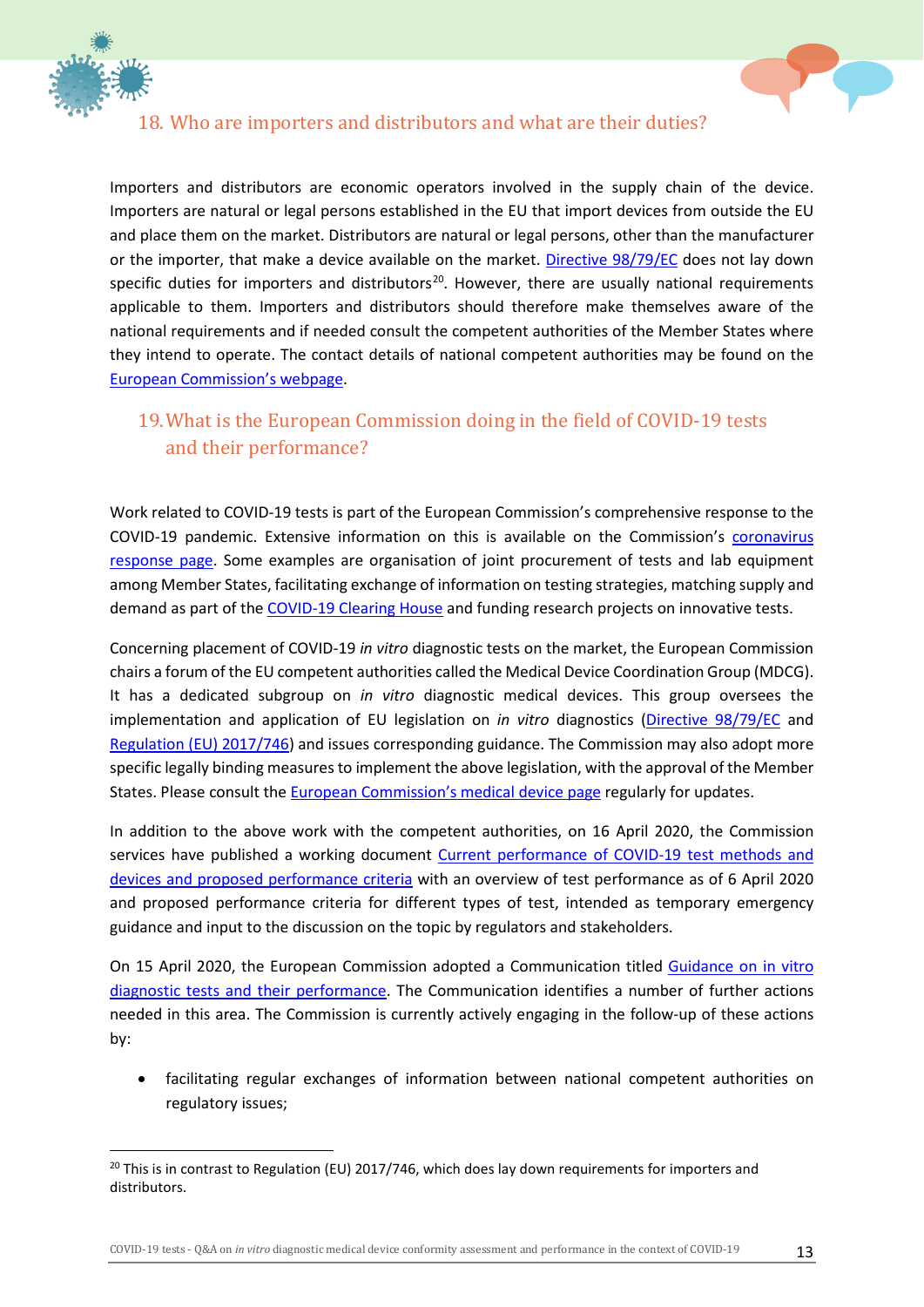



- assisting Member States in coordinating the crisis response through the Health Security [Committee;](https://ec.europa.eu/health/security/crisis-management_en)
- engaging with the relevant stakeholders;
- supporting international cooperation, especially in the fight against counterfeit devices;
- publishing a number of guidance documents, also dedicated specifically to COVID-19 which can be found on the [European Commission's medical device page;](https://ec.europa.eu/health/md_sector/overview_en)
- working closely with the [European Centre for Disease Prevention and Control](https://www.ecdc.europa.eu/) (ECDC) to make use of the agency's epidemiological expertise;
- establishing and maintaining a [centralised overview of devices and their performance;](https://covid-19-diagnostics.jrc.ec.europa.eu/)
- supporting the work of [EUnetHTA,](https://eunethta.eu/) the European network of health technology assessment bodies;
- supporting research and innovation in the field of diagnostics, for example via the [ERAvsCORONA action plan;](https://ec.europa.eu/info/sites/info/files/covid-firsteravscorona_actions.pdf)
- developing tools such as [reference materials;](https://ec.europa.eu/jrc/en/news/new-control-material-developed-jrc-scientists-help-prevent-coronavirus-test-failures)
- coordination of supply and demand via the specially created structure of the COVID-19 Clearing House and via EU instruments such as joint procurement, rescEU and the Emergency Support Instrument.

Regarding the use of tests, on 28 October 2020 the Commission adopted a [Recommendation \(EU\) on](https://eur-lex.europa.eu/legal-content/EN/TXT/?uri=CELEX%3A32020H1595&qid=1611230227762)  [COVID-19 testing strategies, including the use of rapid](https://eur-lex.europa.eu/legal-content/EN/TXT/?uri=CELEX%3A32020H1595&qid=1611230227762) antigen tests. On 18 November, this was followed by the [Commission Recommendation on the use of rapid antigen tests for the diagnosis of](https://eur-lex.europa.eu/legal-content/EN/TXT/?uri=CELEX%3A32020H1743&qid=1611230227762)  [SARS-CoV-2 infection.](https://eur-lex.europa.eu/legal-content/EN/TXT/?uri=CELEX%3A32020H1743&qid=1611230227762) On 18 December 2020, the Commission adopted a Proposal for a Council [Recommendation on a common framework for the use, validation and mutual recognition of COVID-](https://eur-lex.europa.eu/legal-content/EN/TXT/?uri=COM%3A2020%3A849%3AFIN&qid=1611230227762)[19 rapid antigen tests in the EU.](https://eur-lex.europa.eu/legal-content/EN/TXT/?uri=COM%3A2020%3A849%3AFIN&qid=1611230227762) The proposal was [adopted by the Council](https://www.consilium.europa.eu/en/press/press-releases/2021/01/21/council-agrees-on-strengthening-the-use-of-rapid-antigen-tests-and-on-the-mutual-recognition-of-covid-19-test-results/) on 21 January 2020 with text in EU languages available [in the Official Journal.](https://eur-lex.europa.eu/legal-content/EN/TXT/?uri=CELEX%3A32021H0122%2801%29&qid=1612282839165)

Please consult the [Commission's coronavirus response page](https://ec.europa.eu/info/live-work-travel-eu/coronavirus-response_en) and [Commission's medical device page](https://ec.europa.eu/health/md_sector/overview_en) regularly for updates.

#### <span id="page-14-0"></span>20.Do competent authorities have an overview of the devices that are placed on the market in their Member State?

Manufacturers, or their authorised representatives (see **question [17](#page-12-0)**), are obliged by [Directive](https://eur-lex.europa.eu/legal-content/EN/TXT/?uri=CELEX:01998L0079-20120111)  [98/79/EC](https://eur-lex.europa.eu/legal-content/EN/TXT/?uri=CELEX:01998L0079-20120111) to notify the competent authorities of the Member State in which they have their registered place of business of the address of this place of business and of basic information on the device<sup>21</sup>. The competent authorities are not required to perform any verification of the device at this stage, and the notification does not constitute any "market approval" or similar (see also **questio[n 8](#page-7-0)**).

Please note that [Directive 98/79/EC](https://eur-lex.europa.eu/legal-content/EN/TXT/?uri=CELEX:01998L0079-20120111) does not impose notification of the device in every country where the device is sold. However, there may be additional national notification or registration requirements for market operators, such as registration of importers and distributors.

<span id="page-14-1"></span><sup>&</sup>lt;sup>21</sup> See Article 10 of Directive 98/79/EC.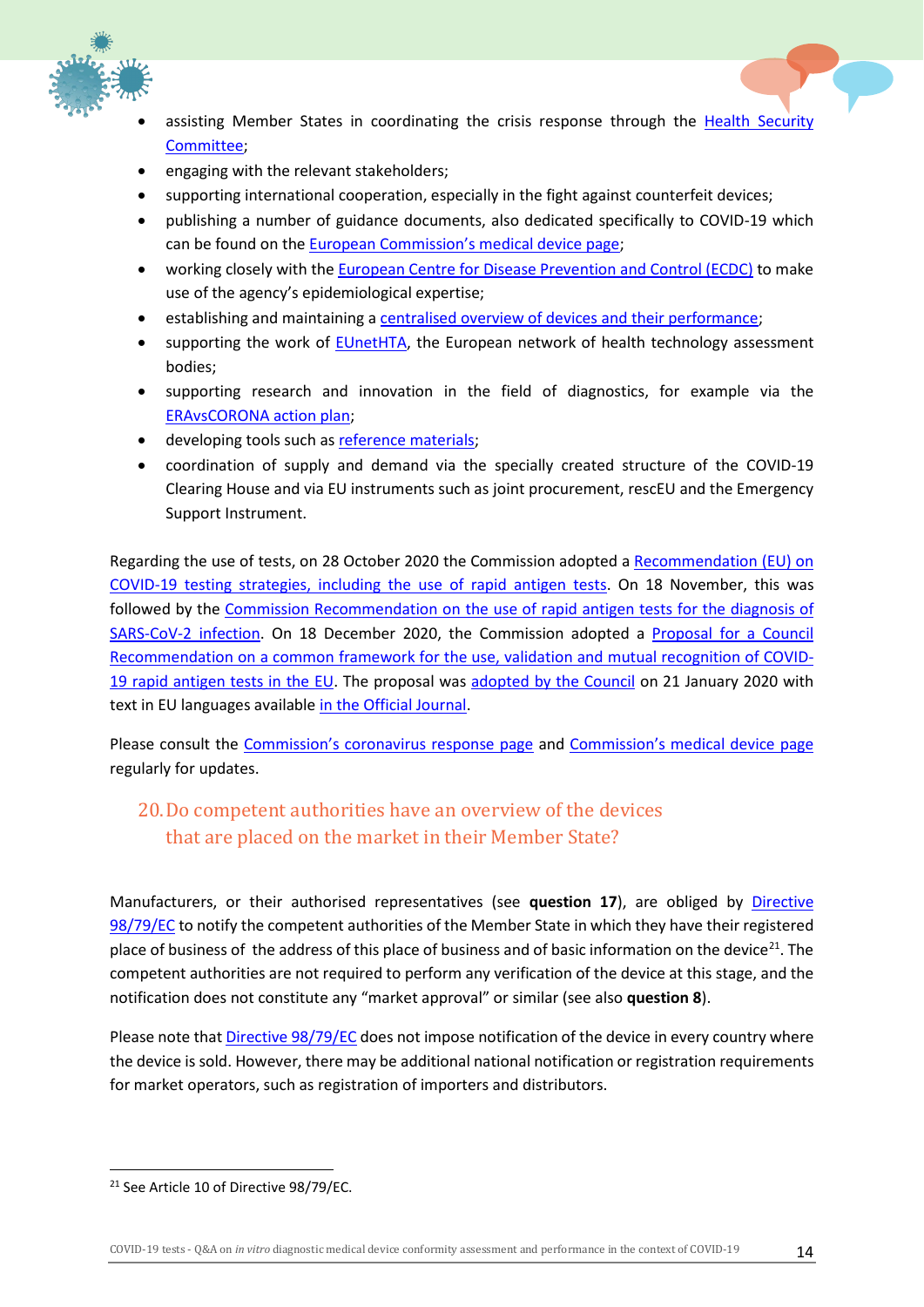



#### <span id="page-15-0"></span>21. How do I know who is the manufacturer, authorised representative and, if applicable, the notified body of a COVID-19 test?

The complete name and address of the manufacturer are included on the label and in the instructions for use of the device. If applicable, the name and address of the authorised representative is included on the label, outer packaging or in the instructions for use of the device.

If a device has been assessed by a notified body, which must be the case for COVID-19 self-tests intended for lay users, the CE marking will be accompanied by a four-digit number. This is the identification number of the notified body. You can find the details of the notified body in the European Commission's [NANDO database](https://ec.europa.eu/growth/tools-databases/nando/index.cfm?fuseaction=directive.notifiedbody&dir_id=20) using the number.

# <span id="page-15-1"></span>22. Who is responsible for ensuring that COVID-19 tests comply with legal requirements?

The manufacturer has the responsibility to ensure that the device is safe, performs as intended and has up-to-date and complete technical documentation. The national competent authorities have the duty to engage in surveillance of devices already made available on the market<sup>22</sup>. As part of this, they may request the manufacturer to provide the full technical documentation or conduct testing of devices. The national authorities are empowered to take actions concerning non-compliant medical devices, which may include restriction, prohibition or withdrawal of products from the market.

Besides the requirements for CE marking laid down by the [Directive 98/79/EC,](https://eur-lex.europa.eu/legal-content/EN/TXT/?uri=CELEX:01998L0079-20120111) for clinical laboratory practice, many laboratories validate the devices they use against the manufacturer's specifications and/or national requirements. There may be national legislation or restrictions for clinical laboratories and/or restrictions from public health authorities on what tests are used to provide COVID-19 testing for the public in that country.

#### <span id="page-15-2"></span>23. Has the sale of any COVID-19 testing kits been revoked in the EU?

Actions against manufacturers are in the remit of national competent authorities. Several Member States have taken enforcement action to prohibit the making available of some devices, in particular certain rapid antibody tests, on their territory. Some devices were also refused registration (and therefore cannot be marketed) due to insufficient or incorrect documentation.

For further information, please contact the relevant competent authority. The contact details of national competent authorities may be found on the **European Commission's webpage**.

<span id="page-15-3"></span><sup>&</sup>lt;sup>22</sup> Such market surveillance activities are not in the remit of the European Commission or other EU institutions.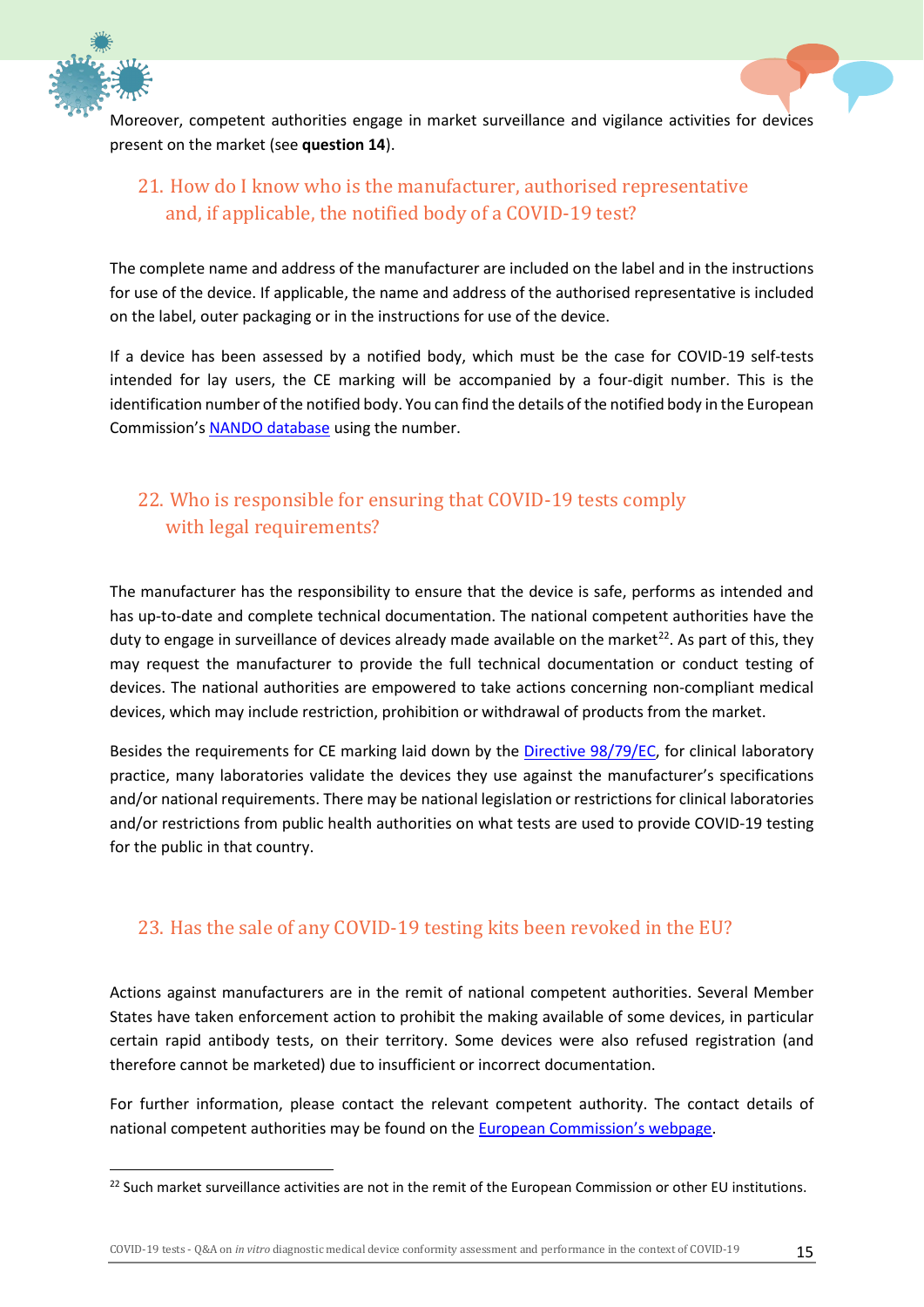<span id="page-16-0"></span>



<span id="page-16-1"></span>

# <span id="page-16-2"></span>24.Does the EU legislation lay down any minimum levels of sensitivity and specificity of COVID-19 tests?

[Directive 98/79/EC](https://eur-lex.europa.eu/legal-content/EN/TXT/?uri=CELEX:01998L0079-20120111) obliges the manufacturers to evaluate the performance of their devices prior to placing them on the market and to report the performance parameters in the technical documentation and in the instructions for use. This includes analytical and diagnostic sensitivity and specificity, alongside a number of other parameters. The parameters must be adequate for the intended purpose of the device, as described by the manufacturer.

Devices listed in Annex II of [Directive 98/79/EC](https://eur-lex.europa.eu/legal-content/EN/TXT/?uri=CELEX:01998L0079-20120111) must also comply with common technical [specifications](https://eur-lex.europa.eu/legal-content/EN/TXT/?qid=1591697426840&uri=CELEX:32002D0364)<sup>23</sup>, which list some specific requirements on sensitivity and specificity for certain kinds of devices. These are legally binding. However, COVID-19 devices are NOT listed in Annex II, therefore there are currently no quantitative EU-level legally binding minimum requirements for sensitivity or specificity of these tests. However, the basic requirement that the performance of the device must be adequate for the intended purpose still applies – it is up to the manufacturer to demonstrate that this is the case.

The EU Member States may have more specific national requirements and you are advised to contact the relevant national competent authorities for more information. The contact details of national competent authorities may be found on the [European Commission's webpage.](https://ec.europa.eu/health/md_sector/contact_en)

#### <span id="page-16-3"></span>25. Is there any specific guidance applicable to performance of CE-marked COVID-19 tests?

There are legal requirements for performance of tests laid down in [Directive 98/79/EC,](https://eur-lex.europa.eu/legal-content/EN/TXT/?uri=CELEX:01998L0079-20120111) in particular Article 3 and Annexes I and III.

In addition, on 15 April 2020, the Commission adopted a Communication title[d Guidance on COVID-19](https://eur-lex.europa.eu/legal-content/EN/TXT/?qid=1591721537369&uri=CELEX:52020XC0415(04))  *in vitro* [diagnostic tests and their performance.](https://eur-lex.europa.eu/legal-content/EN/TXT/?qid=1591721537369&uri=CELEX:52020XC0415(04)) It includes considerations on device performance and validating that performance. It provides elements to be considered by Member States in defining national strategies, and by economic operators in placing devices on the market, with the objective of ensuring that safe and effective devices for COVID-19-related testing are available in the EU. In this

<span id="page-16-4"></span><sup>&</sup>lt;sup>23</sup> 2002/364/EC: Commission Decision of 7 May 2002 on common technical specifications for in vitro-diagnostic medical devices (Text with EEA relevance) (notified under document number C(2002) 1344) *OJ L 131, 16.5.2002, p. 17–30.* Amended by Commission Decision 2009/886/EC - OJ L318/25 of 14 December 2009, Corrigendum to Commission Decision 2009/886/EC - OJ L 348/94 of 29 December 2009, Commission Decision 2011/869/EU - OJ L341/63 of 22 December 2011, Commission Implementing Decision 2019/1244/EU - OJ L193/1 of 19 July 2019 and Commission Implementing Decision (EU) 2020/350 - OJ L 63 of 3 March 2020.